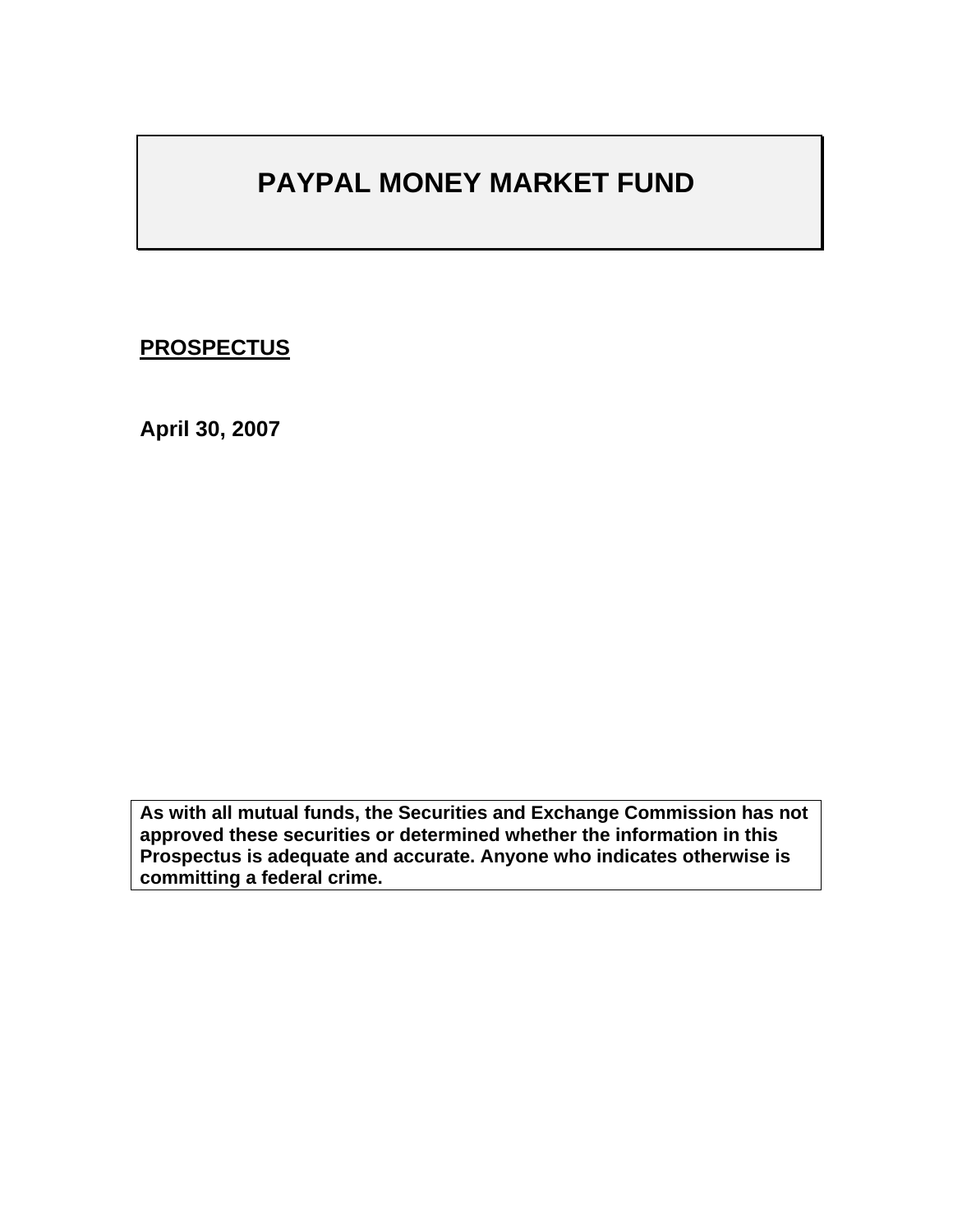# TABLE OF CONTENTS

## Page

| MORE ABOUT THE FUND'S INVESTMENT STRATEGIES AND RISKS7 |  |
|--------------------------------------------------------|--|
|                                                        |  |
|                                                        |  |
|                                                        |  |
| HOW TO ACQUIRE AND REDEEM SHARES OF THE FUND  13       |  |
|                                                        |  |
|                                                        |  |
|                                                        |  |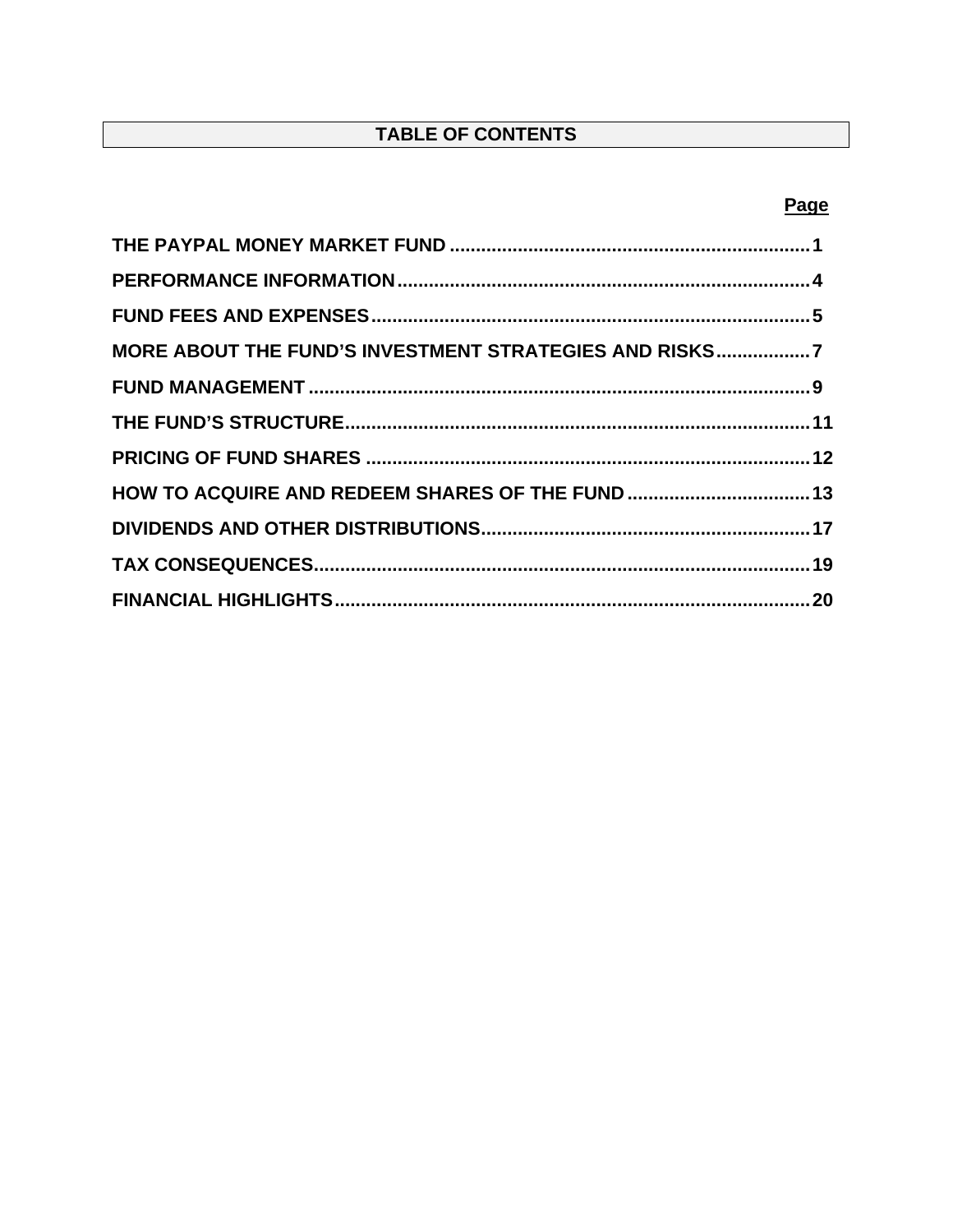The PayPal Money Market Fund (the "Fund") is designed primarily as an **automatic sweep investment** for uninvested cash balances in PayPal customer accounts. PayPal customers may choose to have their free cash balances swept into the Fund in order to earn income until the cash is used. Shares of the Fund will be automatically redeemed to pay for transactions such as payments, purchases and other electronic money transfers from PayPal customer accounts.

## **THE PAYPAL MONEY MARKET FUND**

#### **Investment Objective**

The Fund seeks a high level of current income consistent with stability of capital and liquidity.

## **Strategy**

The Fund invests in U.S. dollar-denominated, high quality, short-term money market instruments issued by U.S. and foreign issuers. The Fund may invest in certificates of deposit, high quality debt obligations, certain obligations of U.S. and foreign banks, certain repurchase agreements and obligations of the U.S. government, its agencies and instrumentalities (including government-sponsored enterprises).

The Fund is a "feeder fund." A feeder fund does not invest directly in a portfolio of securities. Instead, to pursue its investment objective, it invests all of its assets in another investment company called the Money Market Master Portfolio (the "Master Portfolio"), a series of Master Investment Portfolio, a registered open-end management investment company issuing individual interests in multiple series. Barclays Global Fund Advisors ("BGFA") serves as the investment adviser to the Master Portfolio. BGFA, a subsidiary of Barclays Global Investors, N.A., has provided asset management services for over 30 years. As of December 31, 2006, BGFA and its affiliates provided investment advisory services for over \$1.8 trillion of assets. To preserve its investors' capital, the Master Portfolio and, through it, the Fund seek to maintain a stable \$1.00 share price.

The Fund's performance will correspond to the performance of the Master Portfolio.

This means that you should understand that the discussion of the Fund's investment objectives, strategies and risks are a description of the investment characteristics and risks associated with the investments of the Master Portfolio.

The Fund (through its investment in the Master Portfolio) reserves the right to concentrate its investments (i.e., invest 25% or more of its total assets in securities of issuers in a particular industry) in the obligations of domestic banks.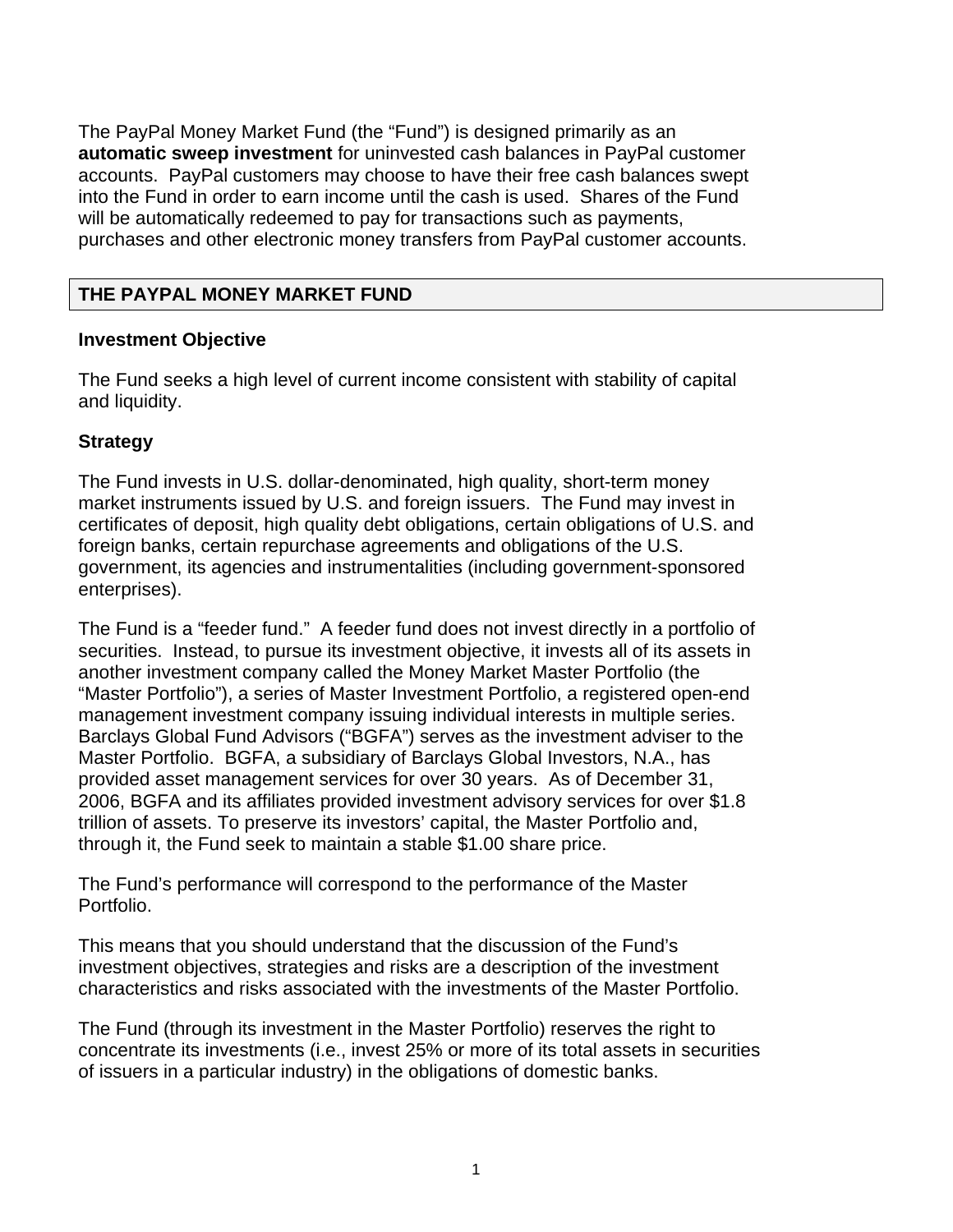#### **Money Market Fund Regulations**

Money market funds in the United States are subject to rules that are designed to help them maintain a stable share price. The Fund and the Master Portfolio are money market funds and are subject to these regulations. Some of the regulations are:

- **Credit Quality**: Money market funds must invest exclusively in high quality securities. Generally, "high quality securities" are those that are in the top two tiers of short-term credit quality, as ranked by certain nationally recognized statistical rating organizations, or "rating agencies." The Master Portfolio may purchase an unrated security if BGFA determines it to be of comparable quality to those rated securities, using guidelines adopted by the Board of Trustees of the Master Portfolio.
- **Diversification**: Requirements for diversification limit the Fund's exposure to any given issuer.
- **Maturity**: Money market funds must maintain a dollar-weighted average portfolio maturity of no more than 90 days, and cannot invest in any security whose effective maturity is longer than 397 days (approximately 13 months) from the date of acquisition.

#### **Main Risks**

**Your investment is not a bank deposit**. Investments in the Fund and the Master Portfolio are not insured or guaranteed by the Federal Deposit Insurance Corporation ("FDIC") or any other government agency. Although the Fund seeks to preserve the value of your investment at \$1.00 per share, it is possible to lose money by investing in the Fund.

**The Fund could lose money or underperform as a result of default**. Although the risk of default is generally considered unlikely, any default on an investment made by the Master Portfolio could cause the Fund's share price or yield to fall.

**Foreign securities carry additional risk.** The Master Portfolio may invest in the securities of foreign issuers, so long as they are denominated in U.S. dollars. Securities of foreign issuers carry additional risks due to reasons ranging from a lack of information about the issuer to the risk of political uncertainties.

**Concentration Risk**. The risks associated with concentrating investments in the banking industry include interest rate risk, credit risk, and the risk of negative regulatory or market developments affecting the banking and financial services industries.

**Interest Rate Risk.** Sharply rising or falling interest rates could cause the Fund's income to fluctuate as the market value of the Fund's securities fluctuates.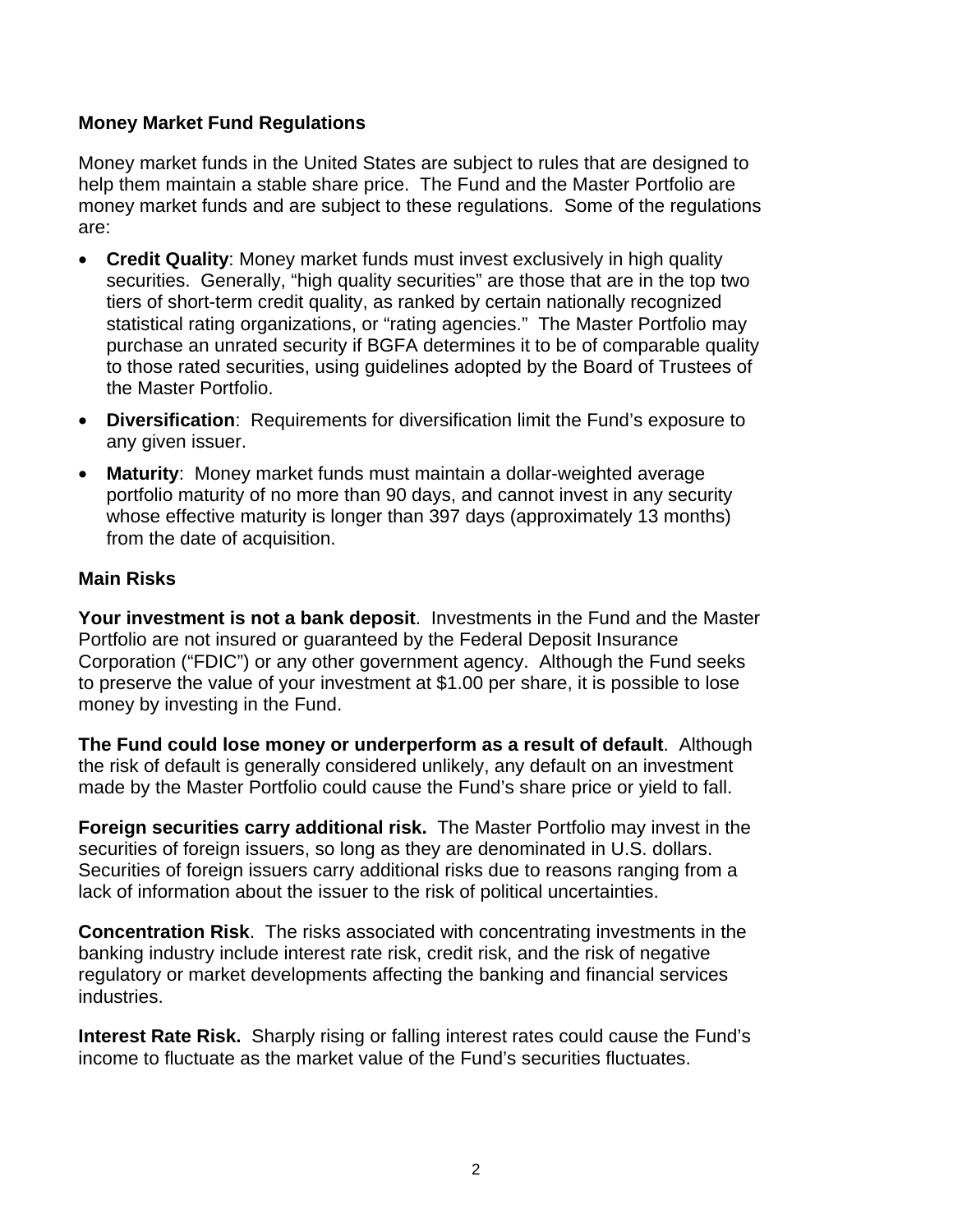**Government-sponsored entities.** Certain securities issued by U.S. governmentsponsored entities, such as the Federal National Mortgage Association, the Federal Home Loan Mortgage Corporation, and the Federal Home Loan Banks, are not guaranteed by the U.S. government.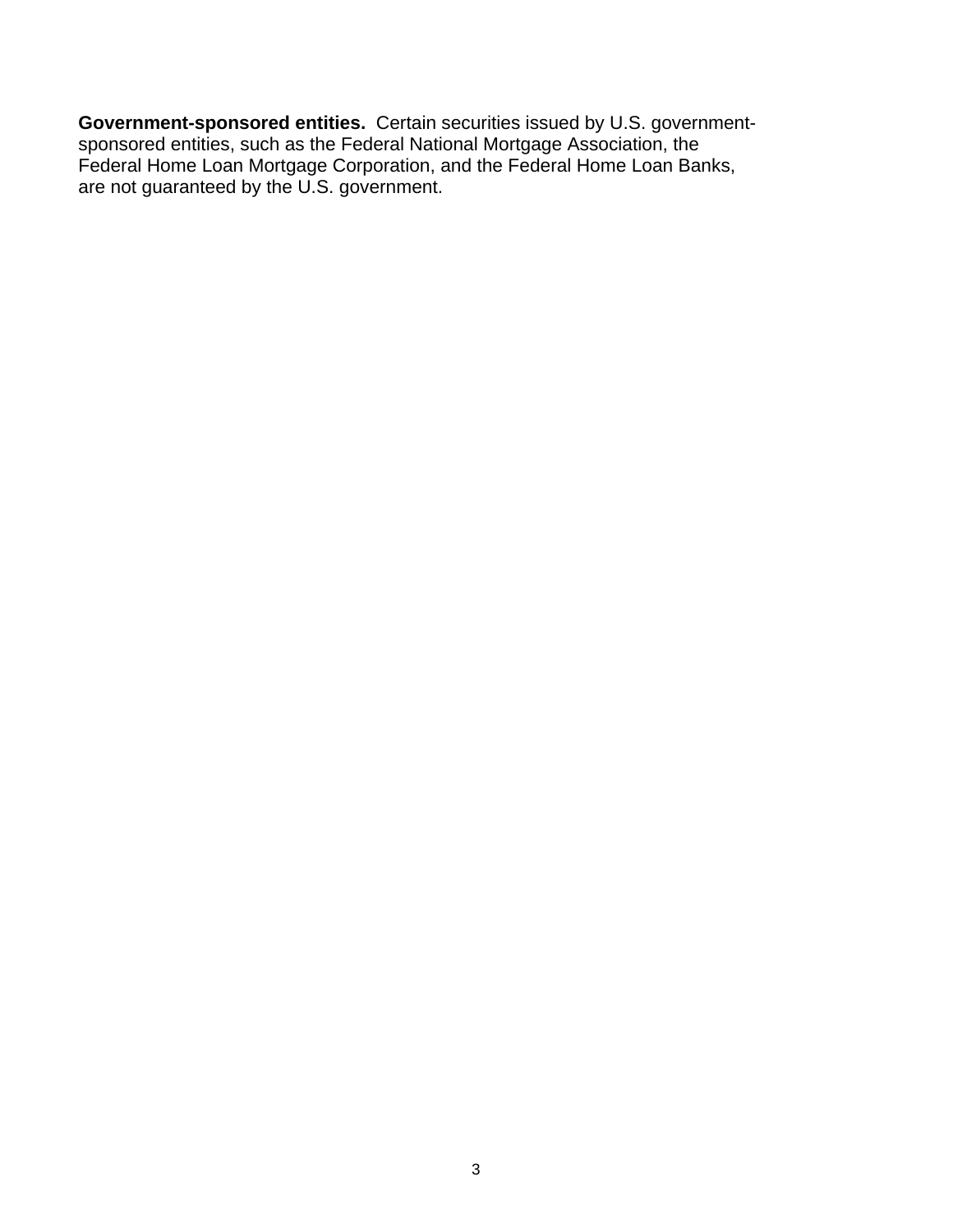## **PERFORMANCE INFORMATION**

The chart and table below show the Fund's performance. This information provides some indication of the risks of investing in the Fund by showing changes in the Fund's performance from year to year and by showing how the Fund's average annual returns for one year, five year, and since inception compare with those of a broad measure of market performance. Keep in mind that the Fund's past performance is not necessarily an indication of how the Fund will perform in the future.

The bar chart shows the Fund's total returns for the calendar years indicated.



**PayPal Money Market Fund Total Returns** 

**Best quarter: 1.42% Q2 2000** 

**Worst quarter: 0.26% Q3 2003, Q4 2003, Q1 2004, Q2 2004** 

#### **7-day yield (as of Dec. 31, 2006): 5.05% (Please see www.paypal.com for current yield information.)**

This table compares the Fund's average annual returns to the returns of 3-month U.S. Treasury Bills, for one year, five years, and since inception.

#### **PayPal Money Market Fund Average Annual Total Returns (as of December 31, 2006)**

|                               | <b>One Year</b> | <b>Five</b><br>Years | <b>Since</b><br>Inception* |
|-------------------------------|-----------------|----------------------|----------------------------|
| PayPal Money Market Fund      | 4.88%           | 2.49%                | $3.02\%$                   |
| U.S. Treasury Bills (3-month) | 4.86%           | 2.43%                | $3.04\%$                   |

Inception date was November 18, 1999. Benchmark calculated from November 30, 1999.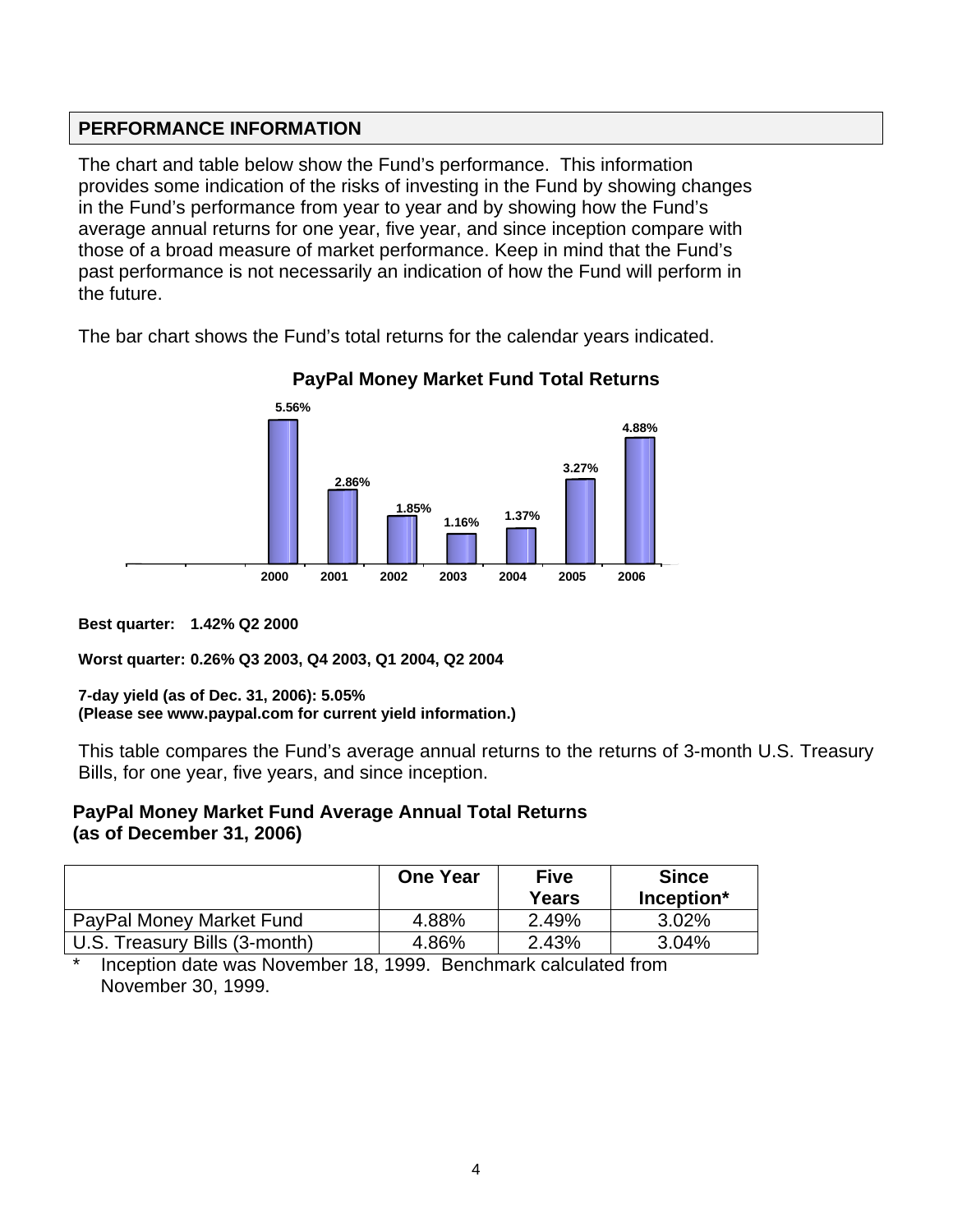## **FUND FEES AND EXPENSES**

This table describes what you could expect to pay if you buy and hold shares of the Fund. The expenses are deducted from the Fund's assets, which means you pay them indirectly. "Shareholder Fees" are one-time expenses charged to you directly by the Fund. "Operating Expenses" are paid out of Fund assets, so their effect is included in total return.

| Shareholder Fees (fees paid directly from your<br>investment)                                |             |
|----------------------------------------------------------------------------------------------|-------------|
| Maximum Sales Charge (Load) Imposed on Purchases                                             | None        |
| Maximum Deferred Sales Charge (Load)                                                         | None        |
| Maximum Sales Charge (Load) Imposed in Reinvested<br>Dividends and other Distributions       | None        |
| Redemption Fee (within 90 days of purchase)                                                  | <b>None</b> |
| Maximum Account Fee                                                                          | None        |
| Annual Fund Operating Expenses <sup>1</sup> (expenses that are<br>deducted from Fund assets) |             |
| Management Fees <sup>2</sup>                                                                 | 1.10%       |
| Distribution (12b-1) Fees                                                                    | None        |
| <b>Other Expenses</b>                                                                        | 0.01%       |
| <b>Total Annual Fund Operating Expenses</b>                                                  | 1.11%       |
| Fee Waiver and Expense Limitation <sup>2</sup>                                               | $(0.03)$ %  |
| <b>Net Operating Expenses</b>                                                                | 1.08%       |

1 The cost reflects the expenses at both the Fund and the Master Portfolio levels. Management fees also include a "unified" fee equal to 1.00% of the average daily net assets payable by the Fund to PayPal Asset Management, Inc. (the "Adviser"). Under the unified fee structure, the Adviser provides, or arranges for the provision of certain administration, transfer agency, pricing, custodial, auditing, and legal services to the Fund, and is responsible for payment of all of the operating expenses of the Fund except the Master Portfolio expenses, brokerage fees, taxes, interest, fees and expenses of the independent trustees (and their legal counsel, if any), the compensation of the Chief Compliance Officer (and certain fees and expenses of legal counsel relating to the Fund's Compliance Program, if any), the Fund's portion of the trustees and offers/errors and omissions liability insurance premium and extraordinary expenses.

 However, the Adviser has currently agreed to waive its fee in order to limit the Fund's annual operating expenses to 0.35%, excluding:

- the fees and expenses of the independent trustees (and their independent legal counsel, if any);
- the compensation of the Chief Compliance Officer (and certain fees and expenses of legal counsel relating to the Fund's Compliance Program, if any); and
- the Fund's portion of the trustees and officers/errors and omissions liability insurance premium.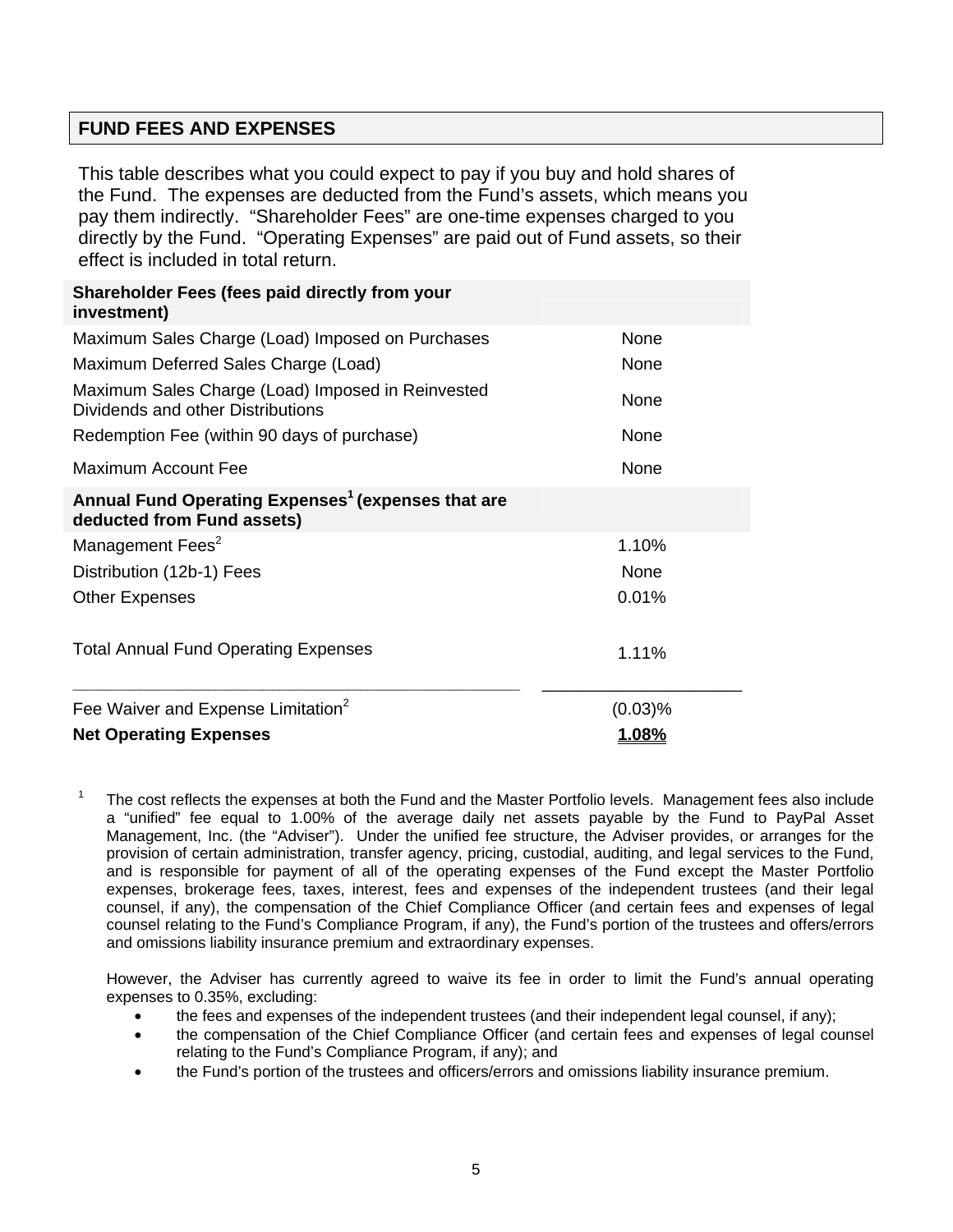Pursuant to the voluntary agreement, the Fund's anticipated maximum net operating expenses, with these excluded items, are equal to an annual rate of 0.36%. If the investment adviser for the Master Portfolio voluntarily waives or reimburses certain of its fees, the Adviser may, but is not required to, further reduce the Fund's net operating expenses by a corresponding amount or less. With the prior approval of the Board of Trustees, the Adviser may terminate or modify this voluntary waiver at any time.

2 Management fees include a fee equal to 0.10% of the average daily net assets payable at the Master Portfolio level to the investment adviser for the Master Portfolio. The investment adviser for the Master Portfolio has contractually agreed to reduce its fees to 0.07% of the average daily net assets payable at the Master Portfolio level. The expense limitation is in effect through April 30, 2009. There can be no assurance that the investment adviser to the Master Portfolio will extend the expense limitation beyond such time.

#### **Example**

This Example is intended to help you compare the cost of investing in the Fund with the cost of investing in other mutual funds. This example uses the same assumptions that are required in all mutual fund prospectuses:

- you invest \$10,000 in the Fund for the time periods indicated;
- your investment has a 5% return each year;
- you redeem your shares at the end of the relevant period; and
- the Fund's operating expenses remain the same, and the contractual fee waiver is in effect for two years.

Although your actual costs may be higher or lower, based on these assumptions your costs, at both the Fund and Master Portfolio levels, would be:

| <b>Example</b>                  | 1 Year | 3 Years | 5 Years | <b>10 Years</b> |
|---------------------------------|--------|---------|---------|-----------------|
| <b>PayPal Money Market Fund</b> | \$110  | \$350   | \$609   | \$1,349         |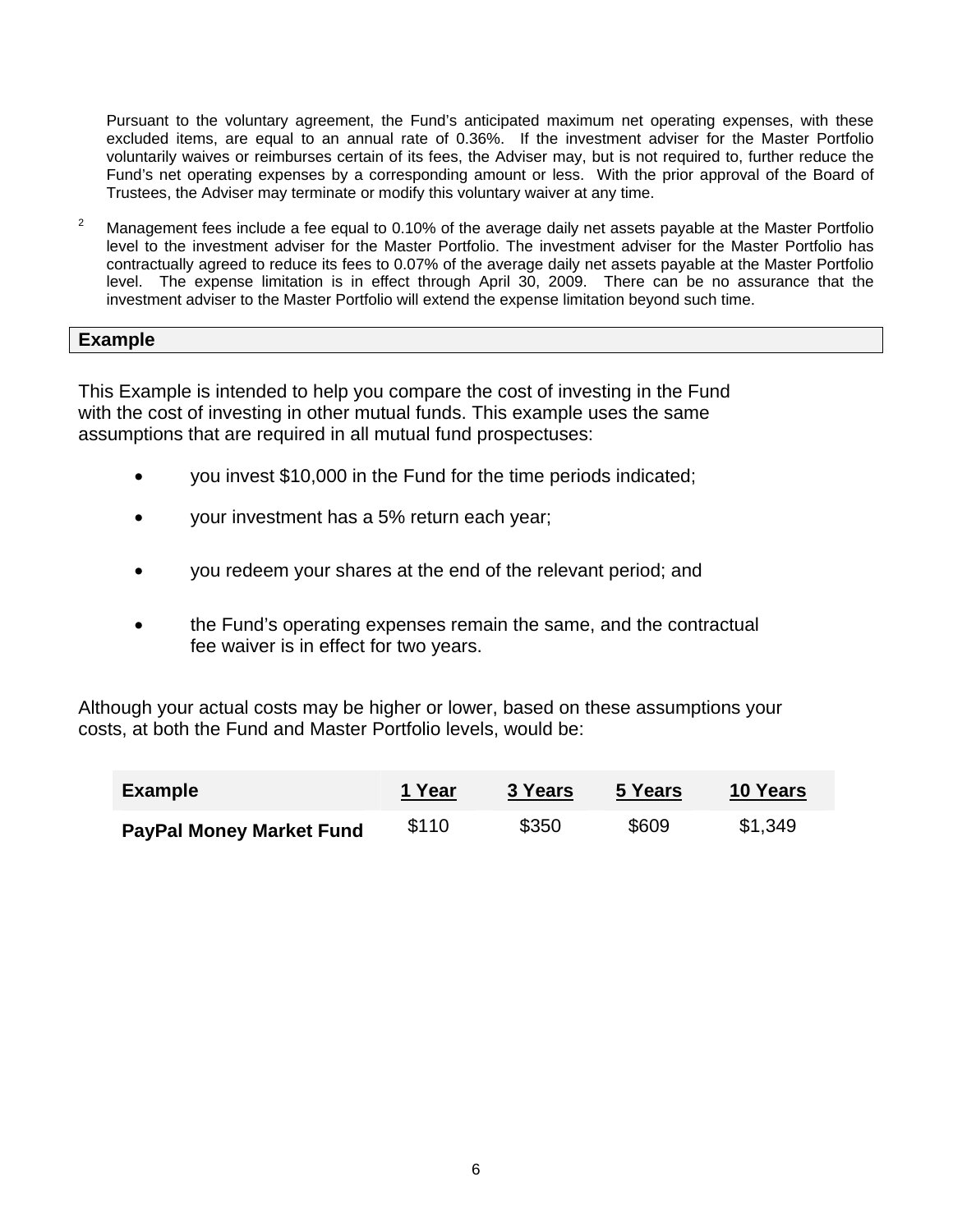## **MORE ABOUT THE FUND'S INVESTMENT STRATEGIES AND RISKS**

#### **Investment Strategies**

The Fund and the Master Portfolio emphasize safety of principal and high credit quality. Neither the Fund nor the Master Portfolio may purchase floating-rate instruments ("derivatives") that are considered to be potentially volatile.

The Fund (through its investment in the Master Portfolio) may invest in floatingrate and variable-rate securities only if the following criteria are met:

- The security bears interest at a rate that resets quarterly or more frequently.
- The interest rate reset is based on changes in standard money market rate indices.
- Examples of acceptable standard indices are U.S. Government Treasury bills and London Interbank Offered Rate, among others.

Floating-rate and variable-rate obligations bear interest at rates that are not fixed, but are periodically adjusted at specified intervals or whenever a benchmark rate or index changes. Variable rate demand notes include master demand notes that are obligations that permit the Master Portfolio to invest fluctuating amounts, which may change daily without penalty, pursuant to direct lending arrangements between the Master Portfolio, as lender, and the borrower.

The Fund (through its investment in the Master Portfolio) may purchase instruments that are not rated if, in the opinion of the investment adviser for the Master Portfolio, such obligations are of investment quality comparable to other rated investments that are permitted for purchase by the Master Portfolio and if they are purchased in accordance with the Master Portfolio's procedures adopted by the Master Portfolio's Board of Trustees in accordance with Rule 2a-7 under the 1940 Act.

#### **Investment Risks**

*Asset-Backed Securities*: The Master Portfolio may invest in high-quality assetbacked securities. Asset-backed securities represent interests in "pools" of assets in which payments of both interest and principal on the securities are made regularly, thus in effect "passing through" regular payments made by the individual borrowers on the assets that underlie the securities. The value of these instruments is particularly sensitive to changes in interest rate and general market conditions. The value of asset-backed securities is also affected by the creditworthiness of the individual borrowers.

*Floating-Rate and Variable-Rate Risk:* Floating- and variable-rate instruments are subject to interest rate and credit risks. Because there is no active secondary market for certain of these obligations, they may be more difficult to sell if the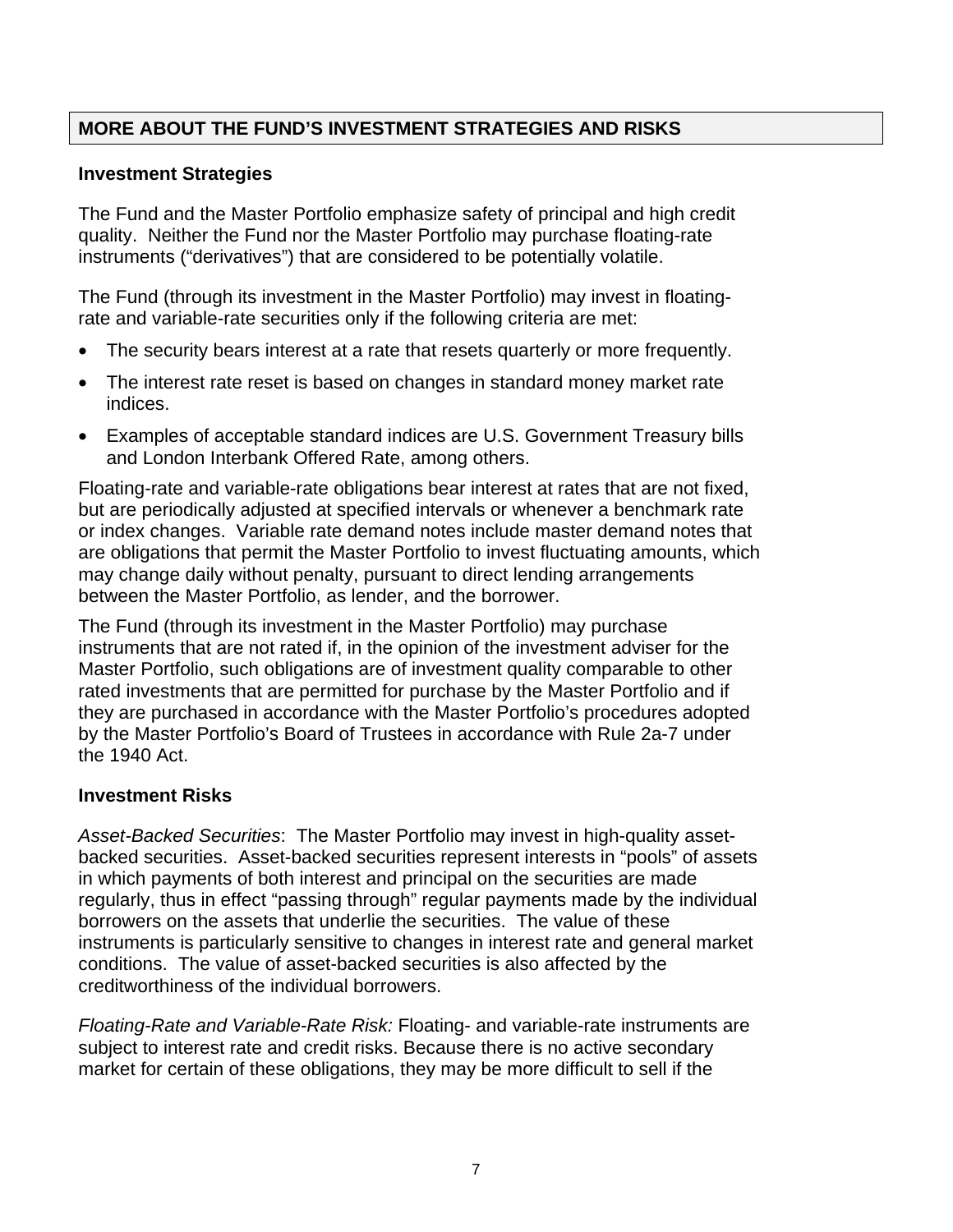issuer defaults on its payment obligations or during periods when the Master Portfolio is not entitled to exercise its demand rights.

*Management Risk:* As with any actively managed fund, the Master Portfolio may not be successful in its selection of investment instruments and the strategies used by the Master Portfolio may fail to produce the intended results.

#### *Disclosure of Portfolio Holdings*

The Fund has adopted policies and procedures regarding disclosure of non-public portfolio information described in the Statement of Additional Information of the Fund, as the same may be amended from time to time.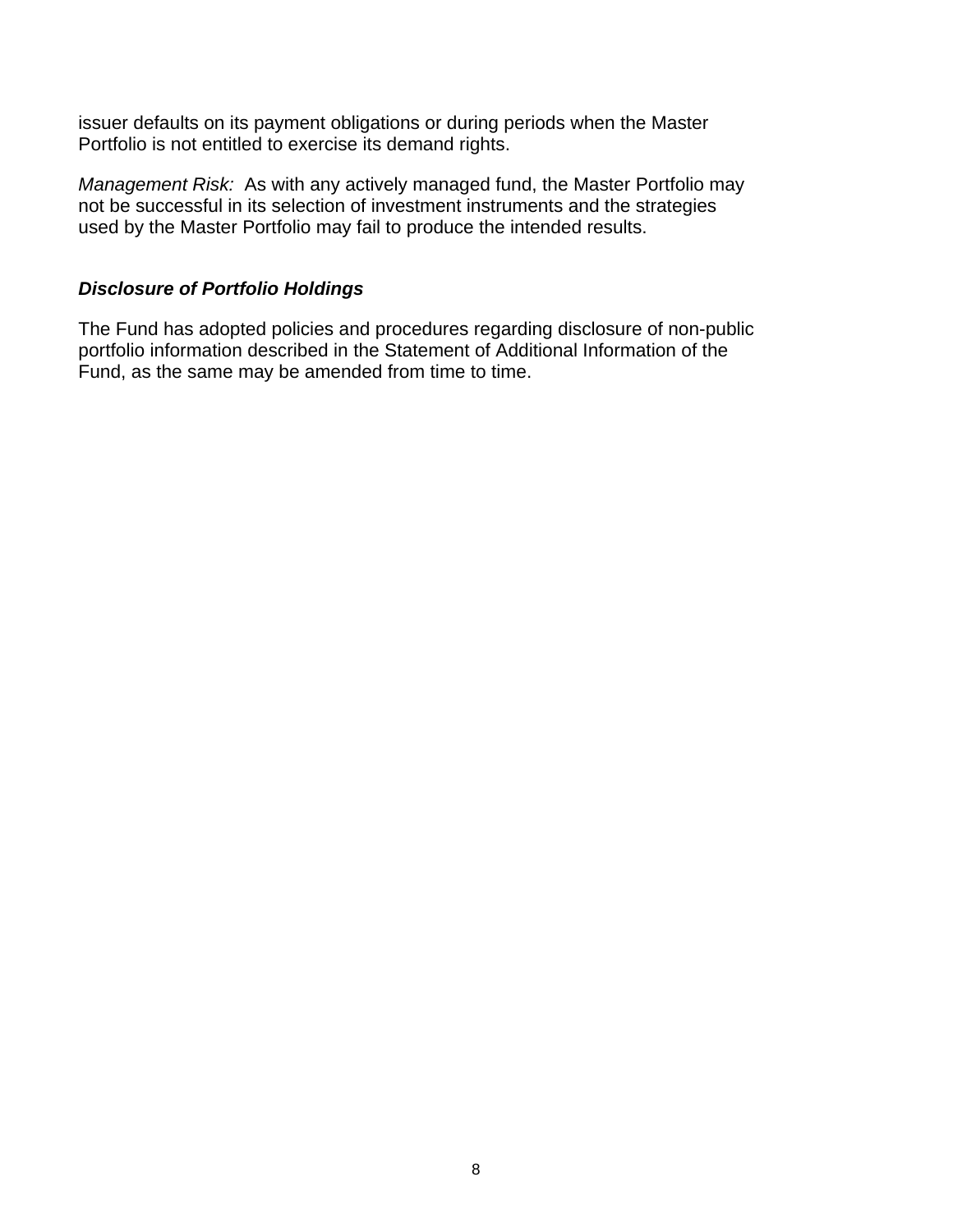#### **FUND MANAGEMENT**

**The investment adviser for the Fund** is PayPal Asset Management, Inc. (the "Adviser"). The Adviser is a wholly owned subsidiary of PayPal, Inc. ("PayPal") (which, in turn, is a wholly owned subsidiary of eBay Inc.) and its address is 2211 North First Street, San Jose, CA 95131. PayPal is dedicated to providing easy, low-cost services to on-line investors through its continuous emphasis on technology, including the PayPal website and services. Through the world wide web, the Adviser offers access to your Fund account virtually anywhere, at any time. The Adviser was formed in 1999. As of December 31, 2006, it had over \$836.3 million in assets under management.

The Adviser provides the Fund with investment guidance and policy direction and monitors the Fund's investment in the Master Portfolio. The Adviser is subject to general supervision of the Board of Trustees (the "Board") of PayPal Funds (the "Trust") and is required to act in accordance with the investment objective, policies and restrictions of the Fund.

The Adviser also provides or arranges for all of the services that are necessary for the Fund to operate. These include administration, transfer agency, custody and subadvisory services, if any. The Adviser is entitled to an investment advisory fee at an annual rate equal to 1.00% of the Fund's average daily net assets. The Adviser uses the advisory fee to pay all expenses of managing and operating the Fund except Master Portfolio expenses, brokerage fees, taxes, interest, fees and expenses of the independent trustees (and their legal counsel, if any), the compensation of the Chief Compliance Officer (and certain fees and expenses of legal counsel relating to the Fund's Compliance Program, if any), and the Fund's portion of the trustees and officers/errors and omissions liability insurance premium and extraordinary expenses. A portion of the advisory fee may be paid by the Adviser to unaffiliated third parties who provide recordkeeping and administrative services that would otherwise be performed by an affiliate of the Adviser.

The Adviser has currently voluntarily agreed to waive its fee in order to limit the Fund's annual operating expenses to 0.35%, excluding: the fees and expenses of the independent trustees (and their independent legal counsel, if any); the compensation of the Chief Compliance Officer (and certain fees and expenses of legal counsel relating to the Fund's Compliance Program, if any), and the Fund's portion of the trustees and officers/errors and omissions liability insurance premium.

Pursuant to the voluntary agreement, the Fund's anticipated maximum net operating expenses, with these excluded items, are equal to an annual rate of 0.36%. If the investment adviser for the Master Portfolio voluntarily waives or reimburses certain of its fees, the Adviser may, but is not required to, further reduce the Fund's net operating expenses by a corresponding amount or less.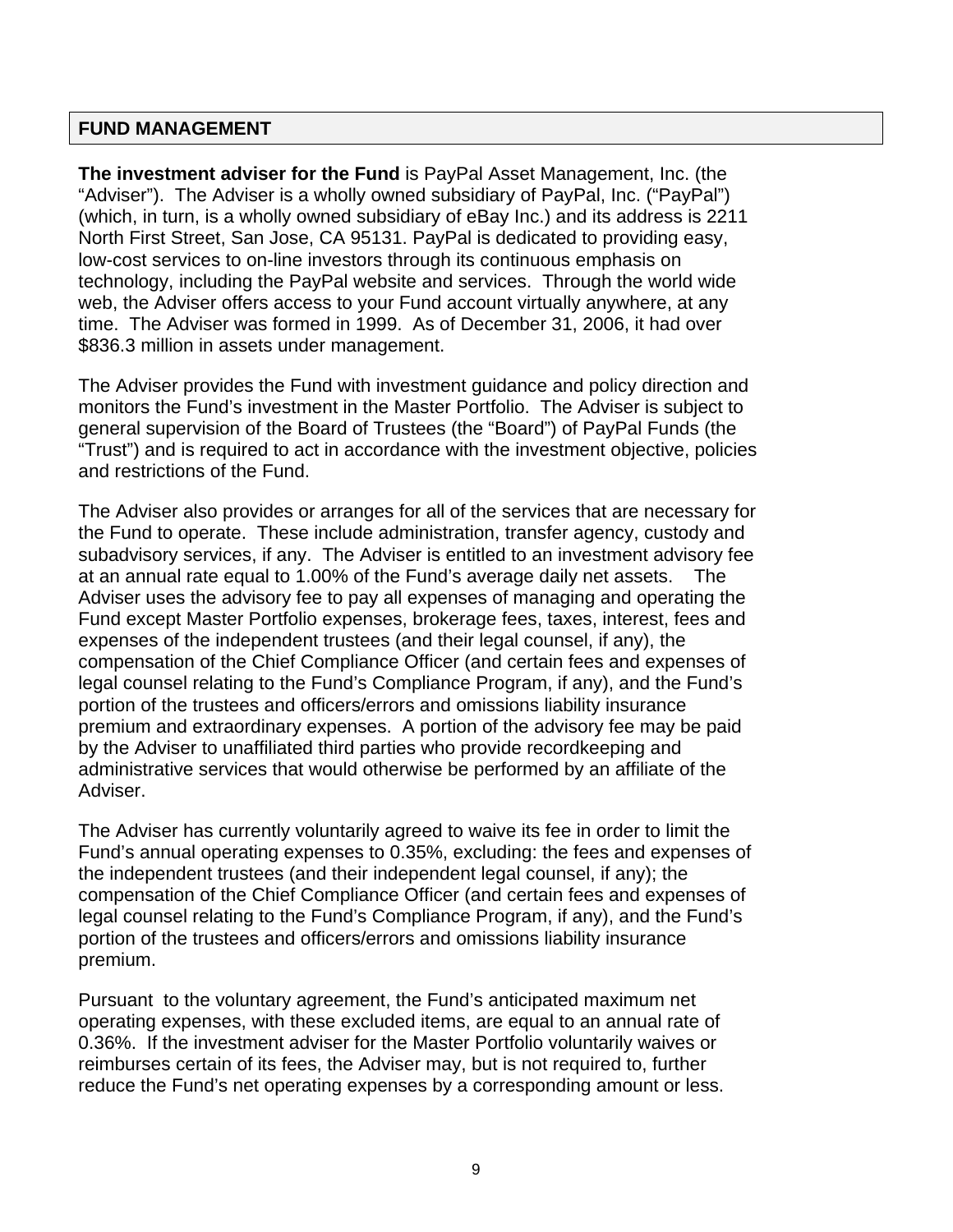With the prior approval of the Board of Trustees, the Adviser may terminate or modify this voluntary waiver at any time.

For the fiscal years ended December 31, 2004 and December 31, 2005, after contractual and voluntary fee waivers, the Fund did not pay an investment advisory fee. The Fund paid \$1,635,171 as investment advisory fee for the fiscal year ended December 31, 2006.

A discussion regarding the basis for the Board of the Fund approving the advisory agreement with PayPal is available in the Fund's annual report to shareholders for the period ending December 31, 2006.

**The investment adviser for the Master Portfolio** is BGFA. BGFA is a direct subsidiary of Barclays Global Investors, N.A. (which, in turn, is a majority owned subsidiary of Barclays Bank PLC) and is located at 45 Fremont Street, San Francisco, California 94105. BGFA has provided asset management, administration and advisory services for over 30 years. As of December 31, 2006, BGFA and its affiliates provided investment advisory services for over \$1.8 trillion of assets. BGFA manages the investing of the Master Portfolio's assets and provides the Master Portfolio with investment guidance and policy direction in connection with daily portfolio management, subject to the supervision of the Master Portfolio's Board of Trustees. For these services, BGFA receives a fee from the Master Portfolio at an annual rate equal to 0.10% (0.07% pursuant to the current contractual fee waiver) of the Master Portfolio's average daily net assets.

The Fund bears a pro rata portion of the investment advisory fees paid by the Master Portfolio, which includes certain other fees paid by the Master Portfolio, such as accounting, legal and Securities and Exchange Commission ("SEC") registration fees.

**The distribution agent** for shares of the Fund on the www.paypal.com website is Funds Distributor, Inc., a registered broker-dealer.

The Fund's Statement of Additional Information contains detailed information about the Fund's investment adviser, administrator, and other service providers and is available upon request by emailing customer service at service@paypal.com.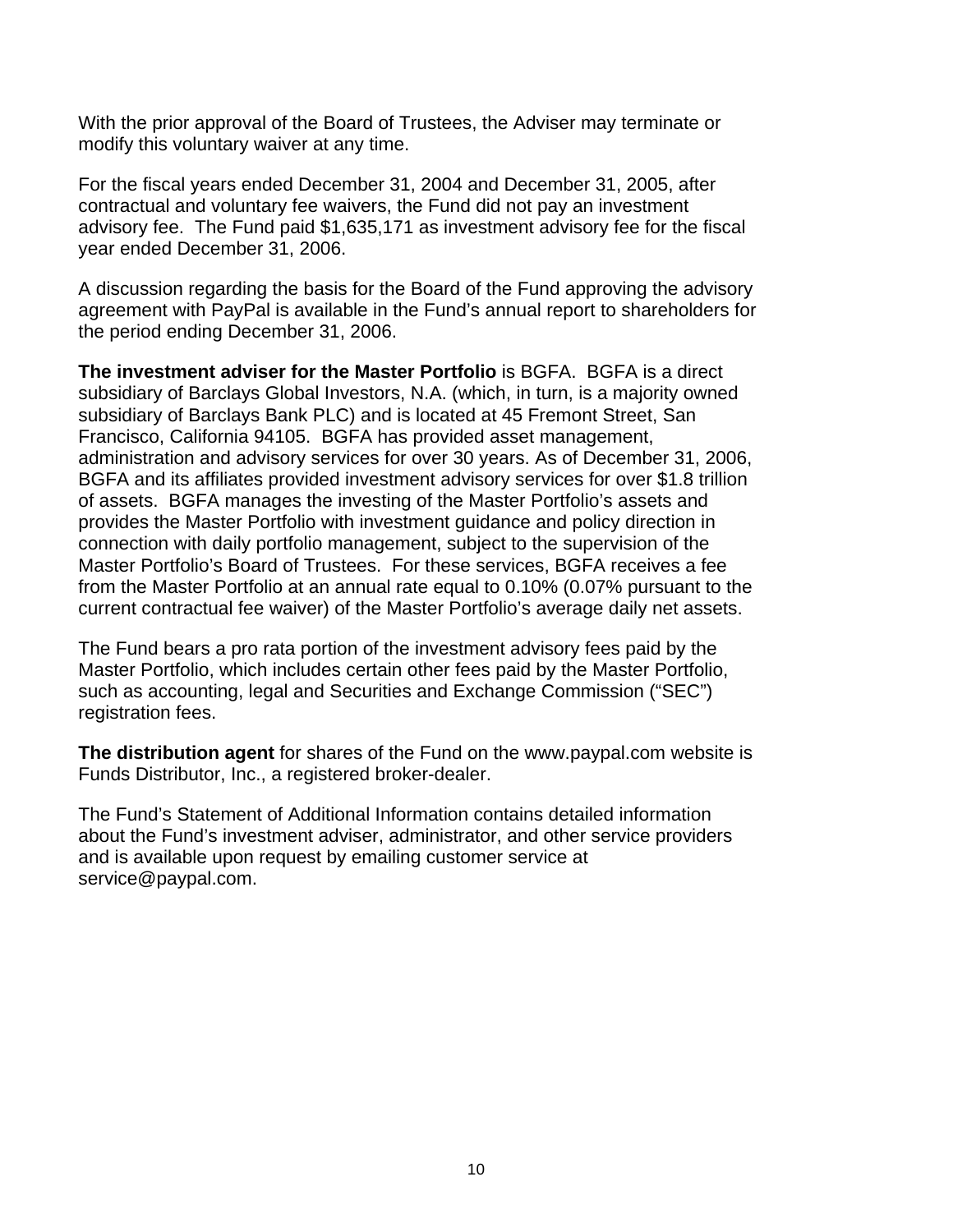### **THE FUND'S STRUCTURE**

The Fund is a separate series of the Trust. The Fund seeks to achieve its investment objectives by investing all of its assets in the Master Portfolio. The Master Portfolio is a series of Master Investment Portfolio, which is a registered open-end management investment company. The Master Portfolio has the same investment objective as the Fund.

This two-tier fund structure is commonly referred to as a "master/feeder" structure because one fund (the "feeder" fund) invests all of its assets in a second fund (the "master" fund). In addition to selling its shares to the Fund, the Master Portfolio has sold and is expected to continue to sell its shares to certain other mutual funds or other accredited investors. The expenses paid by these mutual funds and accredited investors may differ from the expenses paid by the Fund and so the returns received by shareholders of other mutual funds or other accredited investors may be different from your returns if you invest in the Fund.

The Board believes that the Fund may realize some economic advantages by investing in the Master Portfolio along with other investors. For example, fixed expenses that otherwise would have been borne solely by the Fund (and the other existing interest-holders in the Master Portfolio) would be spread across a larger asset base as more funds or other accredited investors invest in the Master Portfolio. However, if a mutual fund or other investor withdraws its investment from the Master Portfolio, the Fund may not realize or may not maintain these expected economic efficiencies.

The Fund may be asked to vote on matters concerning the Master Portfolio. Except as permitted by the SEC, whenever the Fund is requested to vote on a matter pertaining to the Master Portfolio, the Fund will either (a) hold a meeting of the Fund's shareholders and cast its votes as instructed by those shareholders, or (b) subject to approval by the Board, cast the Fund's votes in the same proportion as holders of votes other than the Fund have cast their votes.

The Fund may withdraw its investment in the Master Portfolio if the Board determines that it is in the best interests of the Fund and its shareholders to do so. Upon any such withdrawal, the Board would consider what action might be taken, including the investment of all the assets of the Fund in another pooled investment entity having the same investment objective as the Fund, direct management of the Fund or other pooled investment entity by the Adviser or the hiring of a subadviser to manage the Fund's assets.

Investment of the Fund's assets in the Master Portfolio is not a fundamental policy of the Fund and a shareholder vote is not required for the Fund to withdraw its investment from the Master Portfolio.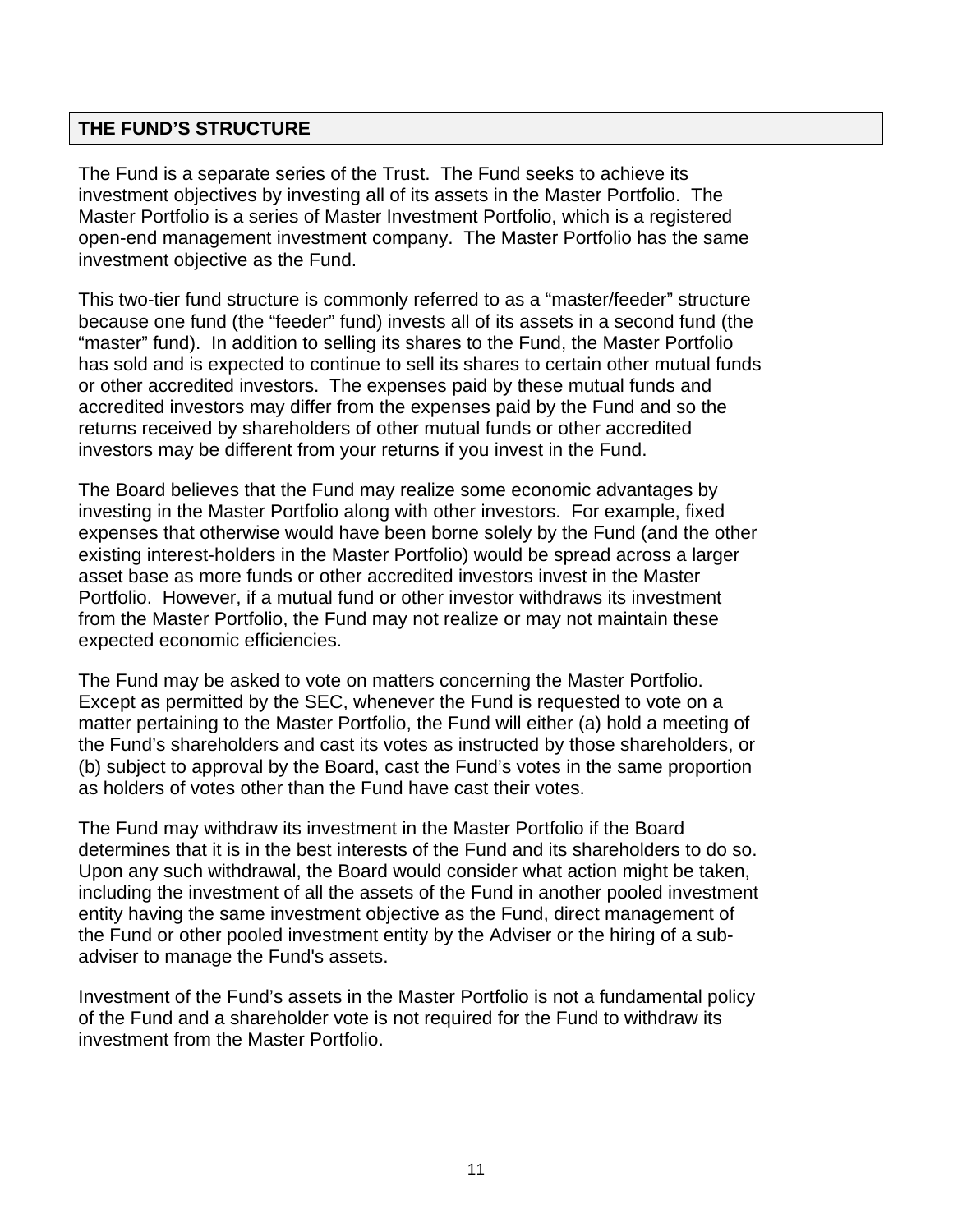#### **PRICING OF FUND SHARES**

The Fund is a true no-load fund, which means that the purchase and sale price of shares is always the net asset value per share ("NAV"), without any deductions for fees from the purchase or sale price.

The Fund's NAV is calculated by taking the value of the Fund's net assets (largely cash and interests in the Master Portfolio) and dividing by the number of shares outstanding. The value of these interests in the Master Portfolio is provided by the Master Portfolio. Expenses are accrued daily and applied when determining the Fund's NAV. The NAV for the Fund is determined generally as of 5:00 p.m., Eastern Time each day the Fund is open (a "Business Day"). The Fund may change the time at which purchases and redemptions are priced if trading in the primary markets the Master Portfolio invests in is restricted, or if an emergency exists. The Fund is typically open on any day the Federal Reserve banks and the primary markets for the Master Portfolio's securities are open.

The Master Portfolio calculates the value of its net assets (i.e., the value of its assets less liabilities) generally as of 5:00 p.m. on each day that the Fedwire Funds Service and the primary markets for the Master Portfolio's securities are open. The Master Portfolio values its securities at amortized cost to account for any premiums or discounts above or below the face value of the securities it buys. The amortized cost method does not reflect daily fluctuations in market value.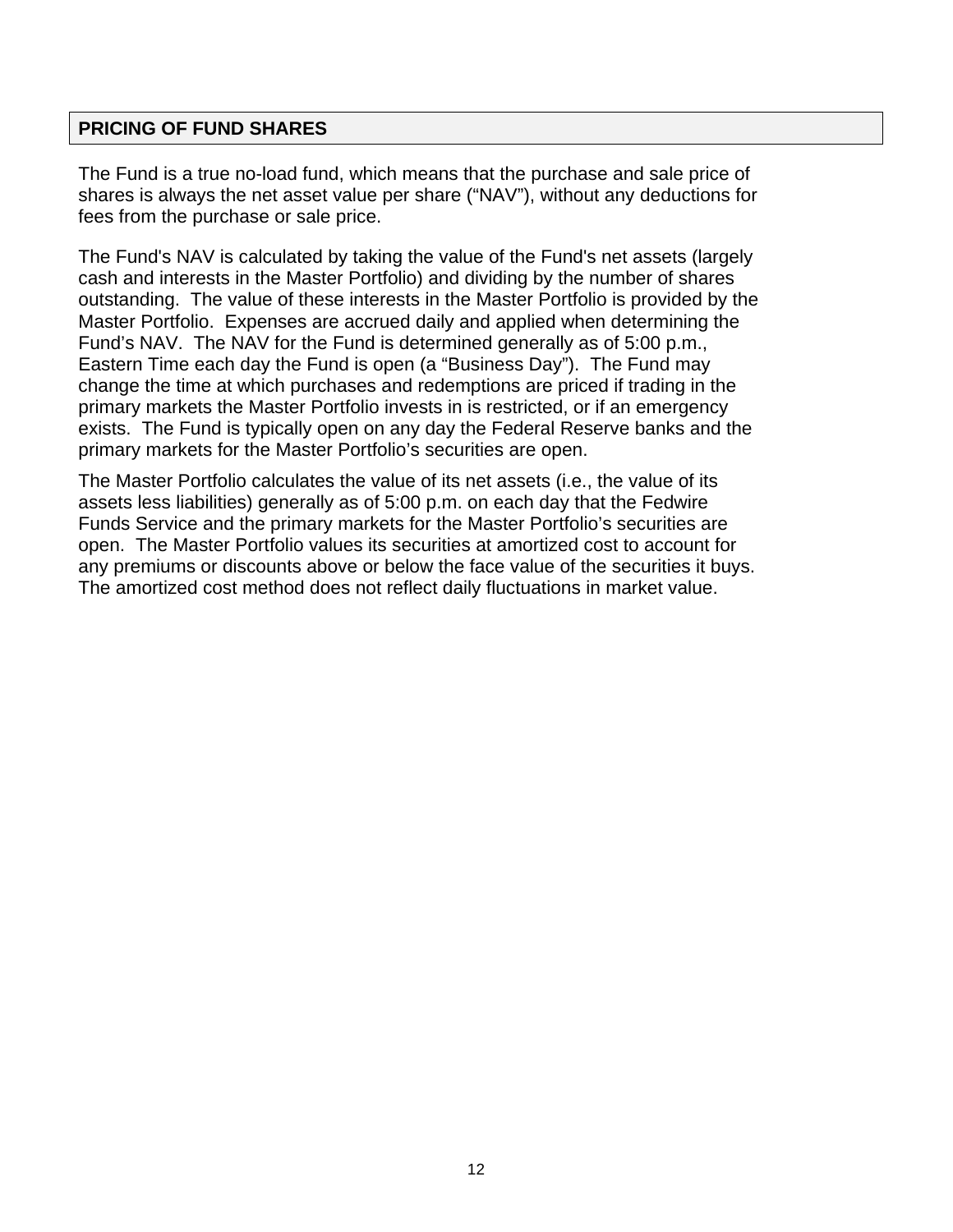## **HOW TO ACQUIRE AND REDEEM SHARES OF THE FUND**

The Fund is available only to on-line investors through PayPal's web site. You will need to do the following to purchase shares of the Fund:

- Enroll as a PayPal user, simply by following the instructions on the PayPal website, at **www.paypal.com.**
- You are required to provide a date of birth and a Social Security Number or Employer Identification Number to enroll as a PayPal user. Other identification numbers, such as an Individual Taxpayer Identification Number, will not be sufficient.
- You are also required to consent to receive all information about the Fund electronically, both to open an account and during the time you own shares of the Fund.
- If you revoke your consent to receive Fund information electronically, fail to maintain an e-mail account, or close your account, the Fund may redeem your shares (to the extent that this redemption would be allowed under the federal securities laws) and in any case will prohibit additional investments in the Fund, including the reinvestment of dividends.
- Once you have enrolled as a PayPal user and have consented to receive Fund information electronically, any uninvested cash balance in your PayPal account will be automatically invested in the Fund, according to the terms and conditions of the Fund account.
- Similarly, when you use your PayPal account to transfer money or make a purchase or payment, shares of the Fund then in your account will be sold automatically to cover these transactions.
- You agree that an affiliate of PayPal (such as the transfer agent for the Fund) may redeem shares of the Fund in your account to pay for transfers of funds through PayPal, purchases or any amounts owed to PayPal or Fund Distributors, Inc., as a selling agent. PayPal may redeem or freeze all or a portion of your shares if it concludes, after any investigation it deems appropriate, that you are obligated to PayPal or another party for any setoff or refund in connection with a PayPal transaction.

l \*

 The staff of the SEC has informally indicated its view that the Fund may not involuntarily redeem your shares if you revoke your consent to receive shareholder documents electronically or fail to maintain an email account. However, should the SEC's position on this issue change, the Fund intends to involuntarily redeem your shares under such circumstances.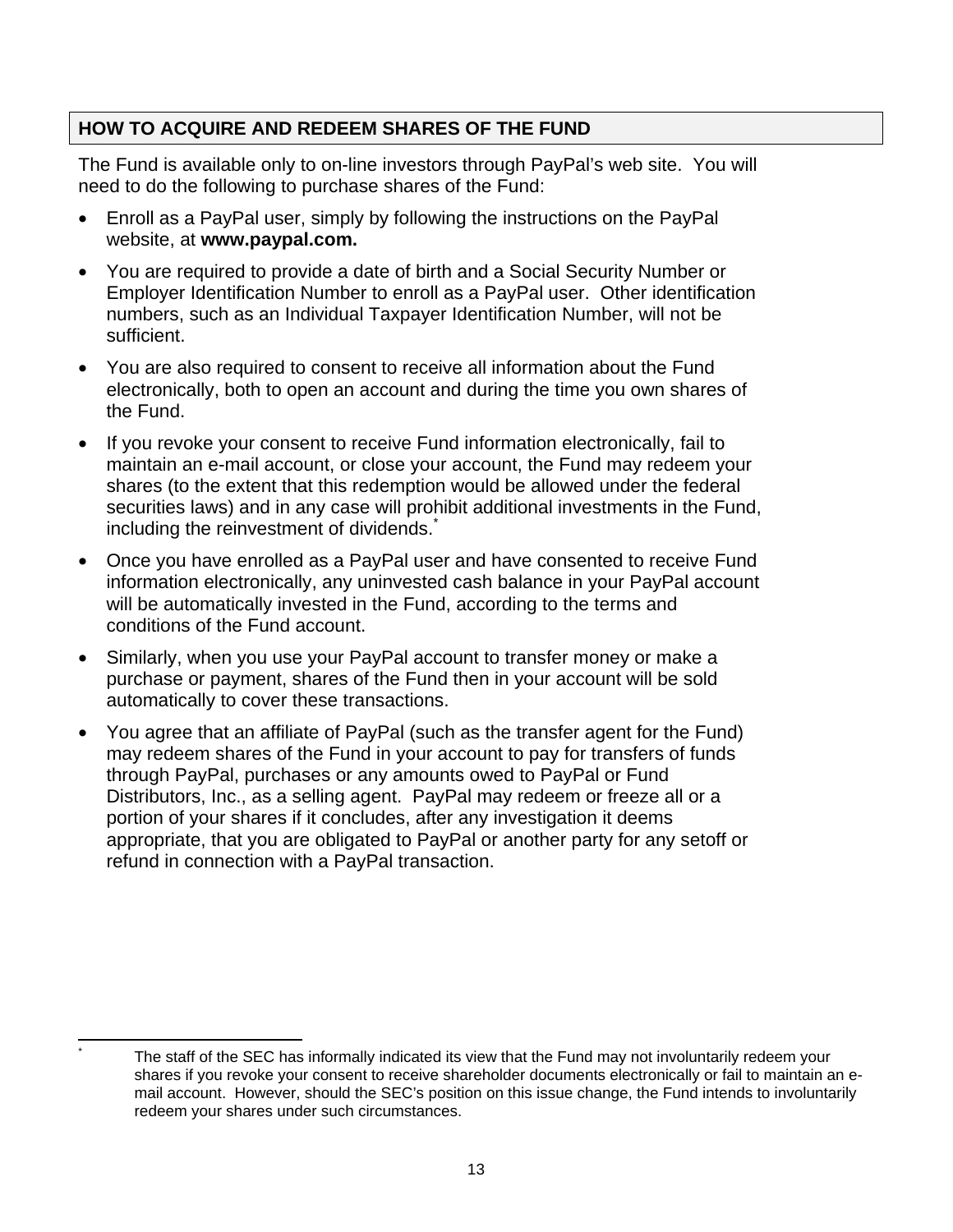### **On-Line Investor Requirements**

The Fund is designed specifically for on-line investors who are customers of PayPal. The Fund requires its shareholders to consent to receive all shareholder information about the Fund electronically.

Shareholder information includes, but is not limited to,

- prospectuses,
- financial reports,
- confirmations,

l \*

- 1099-DIV statements,
- proxy solicitations, and
- financial statements.

Shareholders may also receive other correspondence from PayPal through their email account. By opening an account for the Fund, you certify that you have access to the Internet and a current e-mail account, and you acknowledge that you have the sole responsibility for providing a correct and operational e-mail address. You may incur costs for on-line access to shareholder documents and maintaining an e-mail account.

If you rescind your consent to receive shareholder information electronically, or fail to maintain an e-mail account, the Fund may redeem your position in the Fund (to the extent that this redemption would be allowed under federal securities laws). If it becomes lawful to involuntarily redeem in these circumstances, the Fund will remind you of the involuntary redemption policy before giving effect to the revocation of your consent. If the Fund involuntarily redeems your shares, you may experience adverse tax consequences. If your shares are involuntarily redeemed, you will receive paper copies of all shareholder information until all of your shares have been redeemed and the proceeds have been credited to your account, or you have otherwise received the redemption proceeds. The Fund reserves the right to deliver paper copies of documents in certain circumstances, at no cost to the investor.

### **Acquiring and Redeeming Shares of the Fund**

You can begin accumulating shares of the Fund as soon as you register as a PayPal user and have deposited funds in your PayPal account. For funds deposited in your account by the close of business (generally 4:00 p.m., unless the primary markets for the Master Portfolio's securities of the Federal Reserve

The staff of the SEC has informally indicated its view that the Fund may not involuntarily redeem your shares if you revoke your consent to receive shareholder documents electronically or fail to maintain an email account. However, should the SEC's position on this issue change, the Fund intends to involuntarily redeem your shares under such circumstances.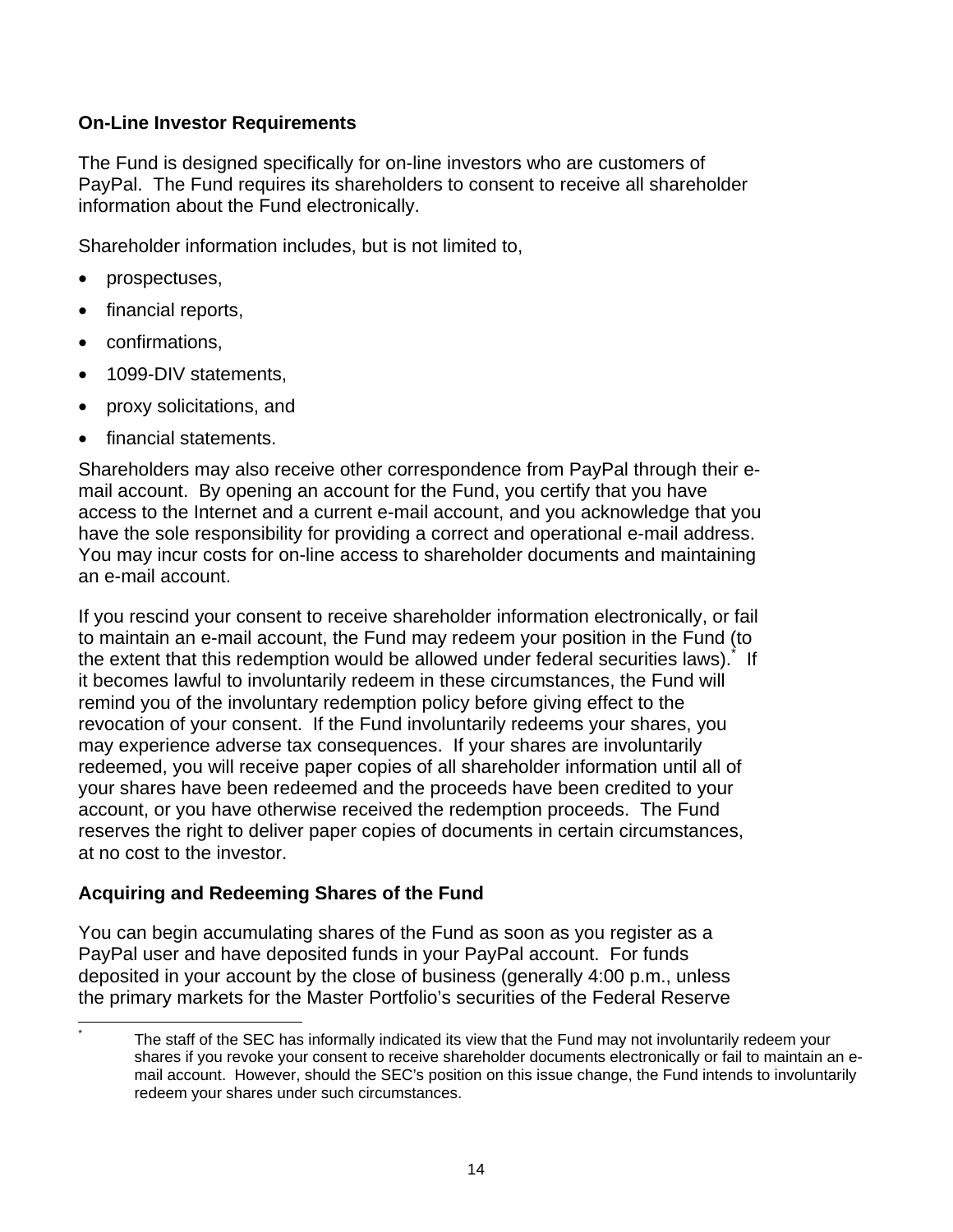Banks close earlier) on any Business Day, your share price will be the next determined NAV, which normally will be \$1.00 per share. Any funds deposited in your account after the close of business will receive the NAV calculated the following Business Day.

Fund shares are automatically purchased for PayPal users who have completed the steps outlined above. Any unused cash balance in your PayPal account will be automatically invested in (or "swept" into) shares of the Fund. Similarly, shares of the Fund in your account will be automatically redeemed (or "swept" from your account) in order to pay for any transaction that you have authorized, including purchases, payments and other electronic fund transfers. The automatic sweep occurs once a day as all transactions for that day are reconciled. The Prospectus for the Fund is readily available for viewing and printing on the PayPal website (**www.paypal.com**).

**If you do not consent to receive all Fund documentation electronically you will not be eligible to acquire shares of the Fund.**

#### **Minimum Investment Requirements**

| For your initial investment in the Fund | \$0.01    |
|-----------------------------------------|-----------|
| Additional shares of the Fund           | \$0.01    |
| Continuing minimum investment           | \$0.01    |
| <b>Maximum Account Balance</b>          | \$100,000 |

### **Accessing Account Information**

For information on how to access account information electronically and to register as a PayPal user, please refer to the online assistant at **www.paypal.com**  available 24 hours a day.

### **Redemptions**

Fund shares are redeemed automatically to pay for transactions that you have authorized, such as purchases, payments and other electronic money transfers. The automatic "sweep" from your shares will occur once each day as that day's transactions are reconciled.

You may not sell shares of the Fund that you do not own. In other words, you may neither "short" shares of the Fund nor borrow shares of the Fund to cover the cost of any transaction.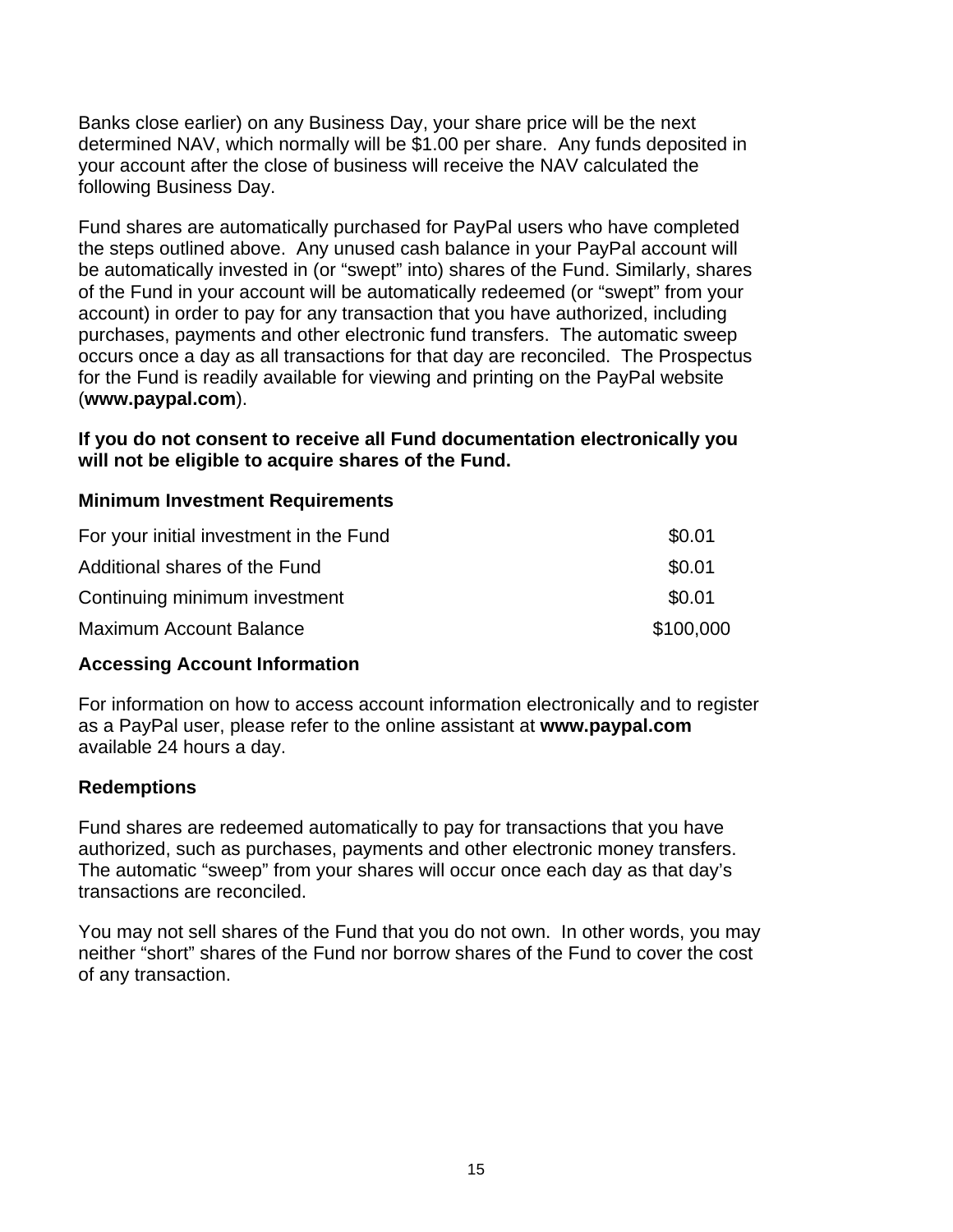Redemption Delays. The automatic redemption (and therefore, your ability to conduct PayPal transactions with proceeds from the sale of Fund shares) may be suspended, to the extent permitted by applicable law, during any period in which (i) trading on the NYSE is restricted, as determined by the SEC, or the NYSE is closed for other than weekends and holidays; (ii) the SEC has permitted such suspension by order; (iii) an emergency as determined by the SEC exists, making disposal of portfolio securities or valuation of net assets of the Fund not reasonably practicable; or (iv) trading in the market the Master Portfolio invests in is restricted as determined by the SEC.

However, there may be instances where technical difficulties, including system failures, could suspend or prevent redemptions.

#### **Changing Your Account Information**

• For your protection, you will be required to change your PayPal user information on the PayPal's website, www.paypal.com, if you wish to change certain information that you provided when you first registered as a PayPal user. This procedure is designed to protect you and the Fund against fraudulent transactions by unauthorized persons.

#### **Closing Your Account**

If you do not maintain an email address or if you terminate your ability to electronically access www.paypal.com, the Fund may redeem all of your shares in your Fund account (to the extent that this redemption would be allowed under federal securities laws).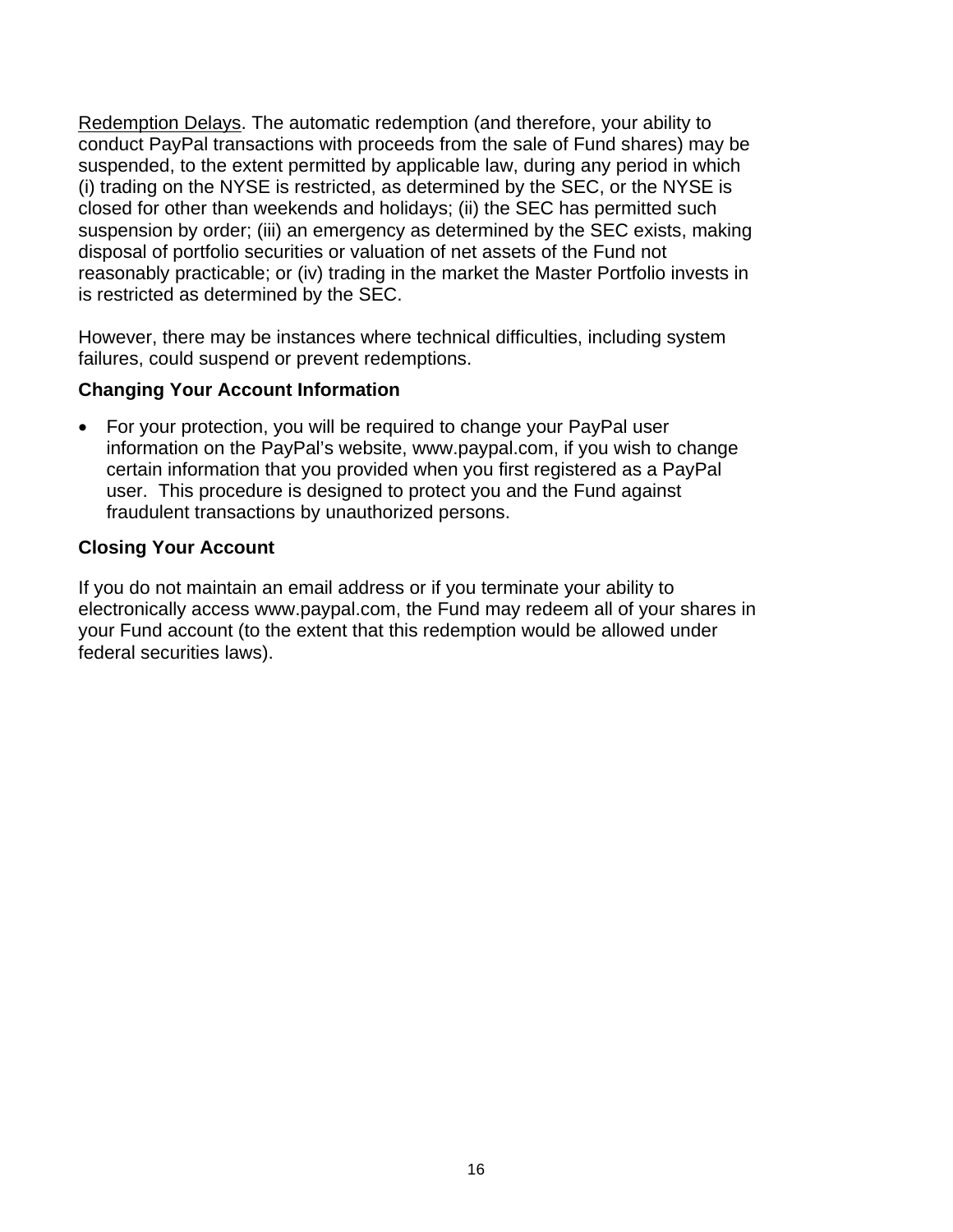## **DIVIDENDS AND OTHER DISTRIBUTIONS**

#### **As a shareholder, you are entitled to your share of the dividends that the Fund earns.**

The Fund distributes substantially all of its net investment income to its shareholders. The Fund declares a dividend on every Business Day. Dividends are credited to shareholder accounts monthly. Capital gains, if any, are distributed at least annually.

The Fund may make additional distributions if necessary.

All of your dividends and capital gain distributions will be automatically reinvested in additional Fund shares. Shares are purchased at the net asset value determined on the reinvestment date. If you revoke your consent to receive shareholder information electronically, fail to maintain an e-mail account, or close your account, you will not be permitted to reinvest your dividends in additional Fund shares.

### *Frequent Trading*

Short-term or excessive trading ("frequent trading") of a mutual fund's shares by shareholders is sometimes referred to as market timing. Market timing may take many forms but commonly refers to arbitrage activity involving the frequent buying and selling of mutual fund shares in order to take advantage of the fact that there may be a lag between a change in the value of a mutual fund's portfolio securities and the reflection of that change in the fund's share price. Frequent trading may dilute the value of fund shares held by long-term shareholders. Frequent trading may also interfere with the efficient management of a fund's portfolio, as it may result in a fund maintaining higher cash balances than it otherwise would (which would result in reduced yields for money market funds) or cause a fund to sell portfolio securities at a time it otherwise would not. Frequent trading may further result in increased portfolio transaction (or brokerage) costs, administrative and other operating costs and may cause a fund to realize taxable capital gains or harvest capital losses at a time that it otherwise would not. For these reasons, frequent trading could pose the risk of lower returns for long-term shareholders of the Fund.

Money market funds such as the Fund generally are not effective vehicles for market timing activity since these types of funds seek to maintain a constant net asset value of \$1.00 per share. In addition, the risks of frequent trading are not generally applicable to money market funds because money market funds are created as cash management vehicles, which accommodate frequent inflows and outflows of cash. As a result, money market funds are managed to accommodate such cash flows, particularly when used as sweep vehicles, which generally eliminates the potential for disruptive trading.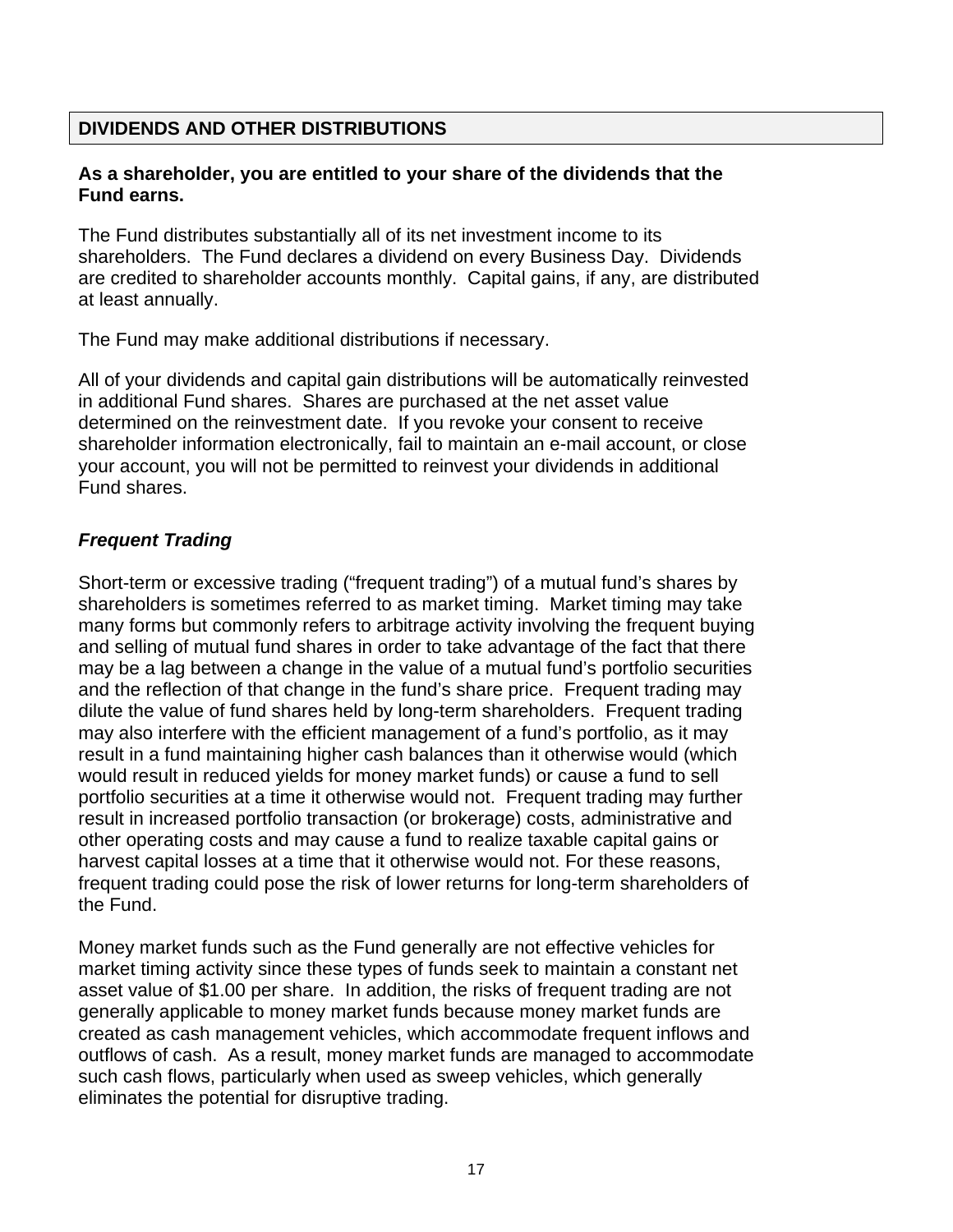Nonetheless, the Fund reserves the right to reject any purchase order for its shares for any reason and thus may exercise such right in the event it determines that a purchase order is disruptive to the Fund's management or otherwise. The Fund's procedures with respect to frequent purchases and redemptions of Fund shares by shareholders are thus limited to the Fund exercising its right to reject purchase orders it determines in its discretion to be disruptive. The Fund may change its policies relating to frequent trading at any time without prior notice to shareholders.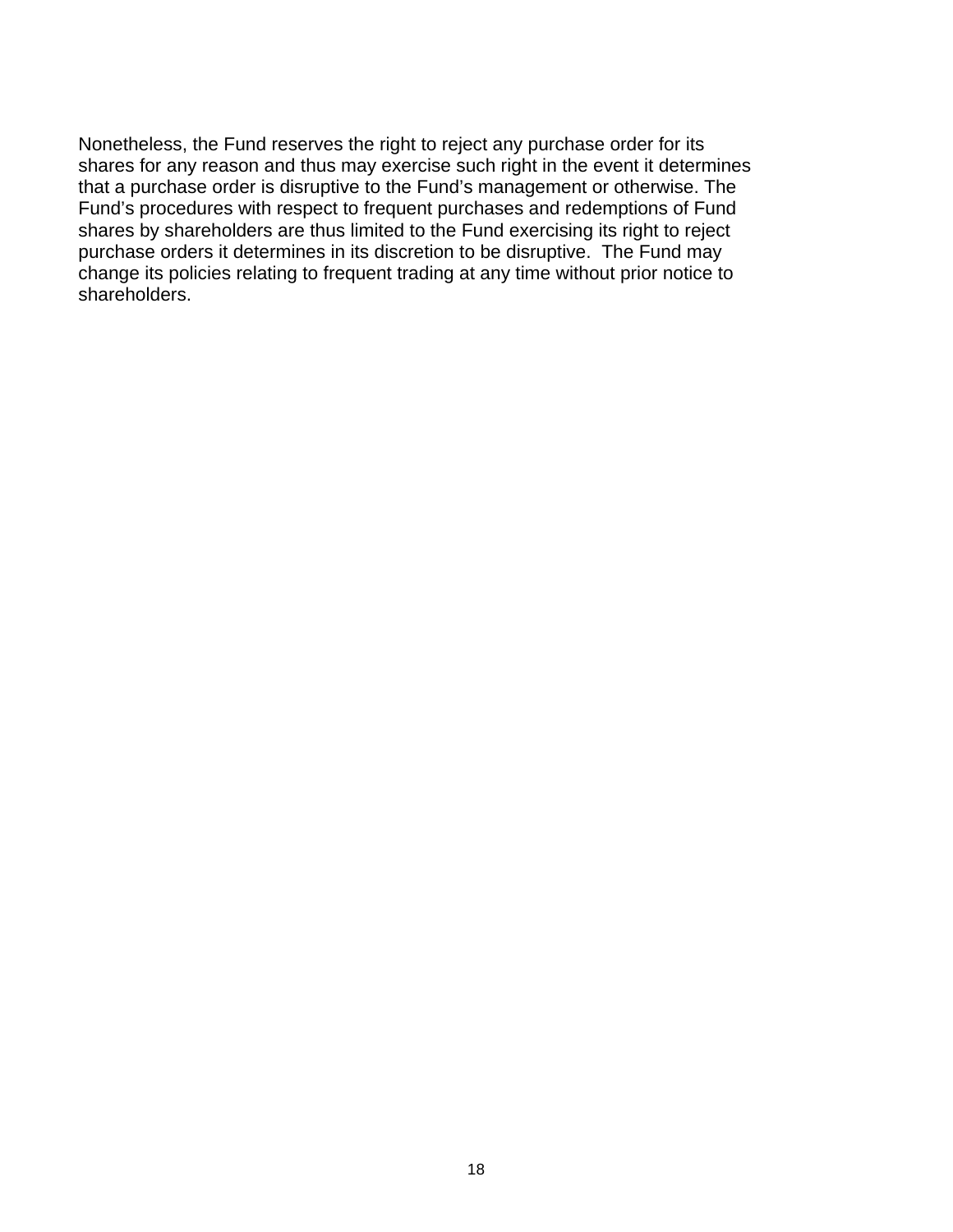#### **TAX CONSEQUENCES**

#### **Your Fund dividends and other distributions generally have tax consequences.**

The following information is meant as a general summary for U.S. taxpayers. Please see the Fund's Statement of Additional Information for more information. You should rely on your own tax advisor for advice about the particular federal, state and local tax consequences to you of investing in the Fund.

The Fund generally will not be required to pay income tax on amounts it distributes to shareholders. **You will generally be taxed on the distributions that are credited to your account, regardless of whether you withdraw the distribution and even if the distribution is reinvested in shares of the Fund.**

If the Fund designates a dividend as a capital gain distribution, you will pay tax on that dividend at the long-term capital gains tax rate, no matter how long you have held your Fund shares.

There may be tax consequences to you if you dispose of your Fund shares, for example, through redemption, exchange or sale. You will generally have a capital gain or loss from a disposition. The amount of the gain or loss and the rate of tax will depend mainly upon how much you paid for the shares, how much you sold them for, and how long you held them.

Dividends will normally be reported to shareholders for tax reporting purposes on a Form 1099-DIV. The Fund's policy is not to send that Form to any shareholder who has received less than \$10.00 of dividends in a given year. If applicable, the Fund will send you a tax report each year that will tell you which dividends must be treated as ordinary income and which (if any) are long-term capital gain.

As with all mutual funds, the Fund may be required to withhold U.S. federal income tax at the current rate of 28% of all taxable distributions payable to you if you fail to provide the Fund with your correct taxpayer identification number or to make required certifications, or if you have been notified by the Internal Revenue Service ("IRS") that you are subject to backup withholding. Backup withholding is not an additional tax, but is a method in which the IRS ensures that it will collect taxes otherwise due. Any amounts withheld may be credited against your U.S. federal income tax liability.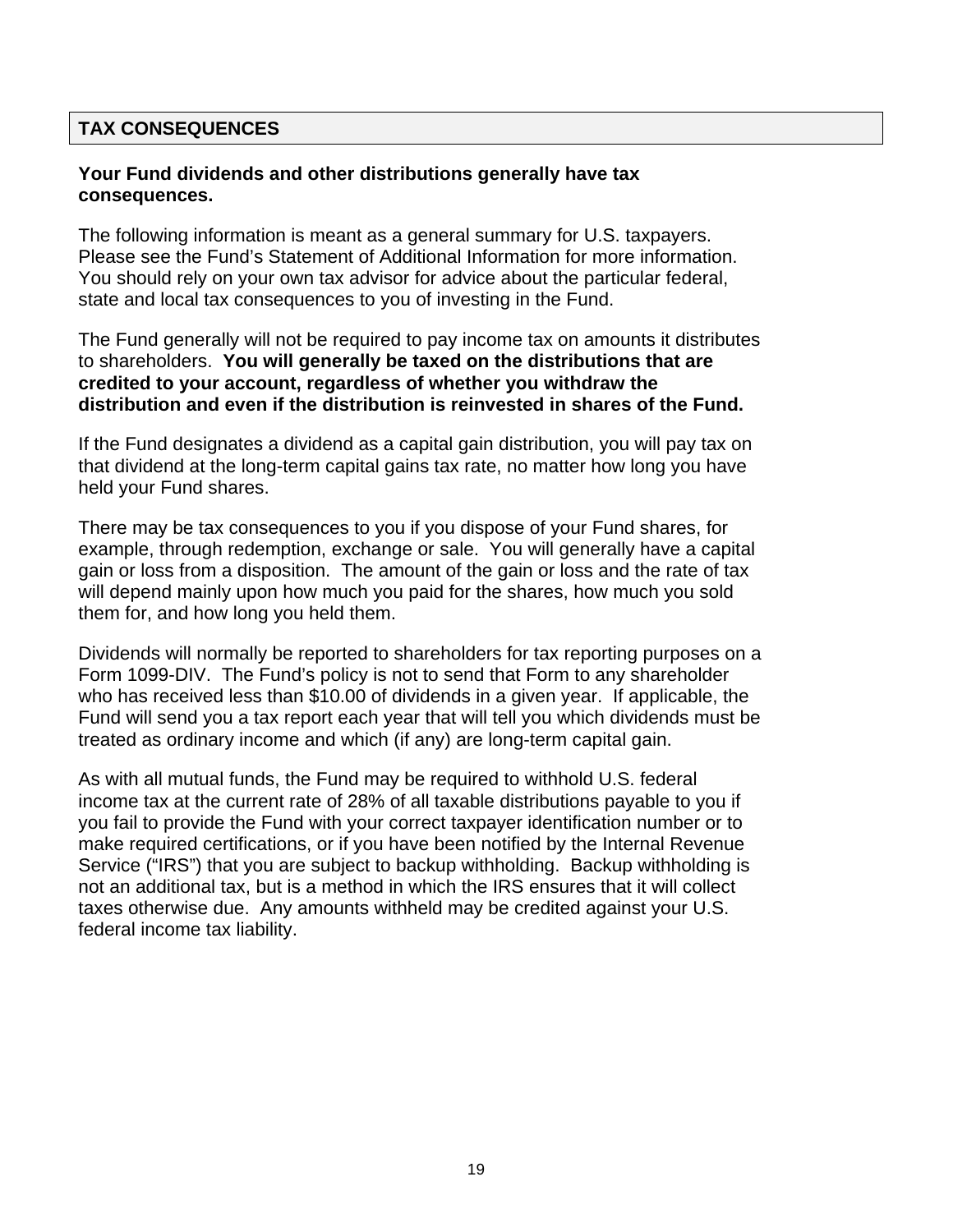#### **FINANCIAL HIGHLIGHTS**

The financial highlights table is intended to help you understand the Fund's financial performance for the past five years. Certain information reflects financial results for a single Fund share. The total returns in the table represent the rate that an investor would have earned or lost on an investment in the Fund (assuming reinvestment of all dividends and distributions). This information for the five years ended December 31, 2006 has been audited by PricewaterhouseCoopers LLP, whose report, along with the Fund's financial statements, is included in the annual report. The annual report is available at www.paypal.com.

|                                                                                                                              | Year ended<br>Dec. 31, 2006 |               | Year ended<br>Dec. 31, 2005 |               | Year ended<br>Dec. 31, 2004 |               | Year ended<br>Dec. 31, 2003 |               | Year ended<br>Dec. 31, 2002 |               |
|------------------------------------------------------------------------------------------------------------------------------|-----------------------------|---------------|-----------------------------|---------------|-----------------------------|---------------|-----------------------------|---------------|-----------------------------|---------------|
| Net asset value, beginning<br>of year                                                                                        | \$<br>1.00                  |               | \$<br>1.00                  |               | \$<br>1.00                  |               | \$<br>1.00                  |               | \$<br>1.00                  |               |
| Income from investment<br>operations:                                                                                        |                             |               |                             |               |                             |               |                             |               |                             |               |
| Net investment<br>income                                                                                                     | 0.05                        | (a)           | 0.03                        | (a)           | 0.01                        | (a)           | 0.01                        | (a)           | 0.02                        | (a)           |
| Net realized and<br>unrealized gain                                                                                          | 0.00                        |               | 0.00                        |               | 0.00                        |               | 0.00                        |               | 0.00                        |               |
| <b>Total from investment</b><br>operations                                                                                   | 0.05                        |               | 0.03                        |               | 0.01                        |               | 0.01                        |               | 0.02                        |               |
| Less distributions from:                                                                                                     |                             |               |                             |               |                             |               |                             |               |                             |               |
| Net investment<br>income                                                                                                     | (0.05)                      |               | (0.03)                      |               | (0.01)                      |               | (0.01)                      |               | (0.02)                      |               |
| <b>Total distributions</b>                                                                                                   | (0.05)                      |               | (0.03)                      |               | (0.01)                      |               | (0.01)                      |               | (0.02)                      |               |
| Net asset value, end of<br>year                                                                                              | \$<br>1.00                  |               | \$<br>1.00                  |               | \$<br>1.00                  |               | \$<br>1.00                  |               | \$<br>1.00                  |               |
| <b>Total return</b>                                                                                                          | 4.88                        | %             | 3.27                        | %             | 1.37                        | %             | 1.16                        | $\%$          | 1.85                        | %             |
| Ratios/Supplemental data:                                                                                                    |                             |               |                             |               |                             |               |                             |               |                             |               |
| Net assets, end of<br>year (000s)                                                                                            | \$<br>836,326               |               | \$<br>463,147               |               | \$<br>221,052               |               | \$<br>200,872               |               | \$<br>169,357               |               |
| Ratio of expenses to<br>average net assets (b)<br>Ratio of expenses to<br>average net assets<br>prior to waived fees         | 0.33                        | $\frac{0}{0}$ | 0.08                        | $\frac{0}{0}$ | 0.08                        | $\frac{0}{0}$ | 0.11                        | $\frac{0}{0}$ | 0.10                        | $\%$          |
| (b)                                                                                                                          | 1.11                        | $\%$          | 1.22                        | $\frac{0}{0}$ | 1.93                        | %             | 1.91                        | $\frac{0}{0}$ | 1.90                        | %             |
| Ratio of net<br>investment income to<br>average net assets (b)<br>Ratio of net<br>investment income<br>(loss) to average net | 4.81                        | $\%$          | 3.34                        | $\%$          | 1.37                        | $\%$          | 1.14                        | $\%$          | 1.80                        | $\frac{0}{0}$ |
| assets prior to waived<br>fees(b)                                                                                            | 4.03                        | %             | 2.20                        | %             | (0.48)                      | %             | (0.66)                      | %             | 0.00                        | (a)<br>%      |

(a) *Rounds to less than \$0.01 or 0.01%.* 

(b) *These ratios include the Fund's share of net expenses charged to the Money Market Master Portfolio.*